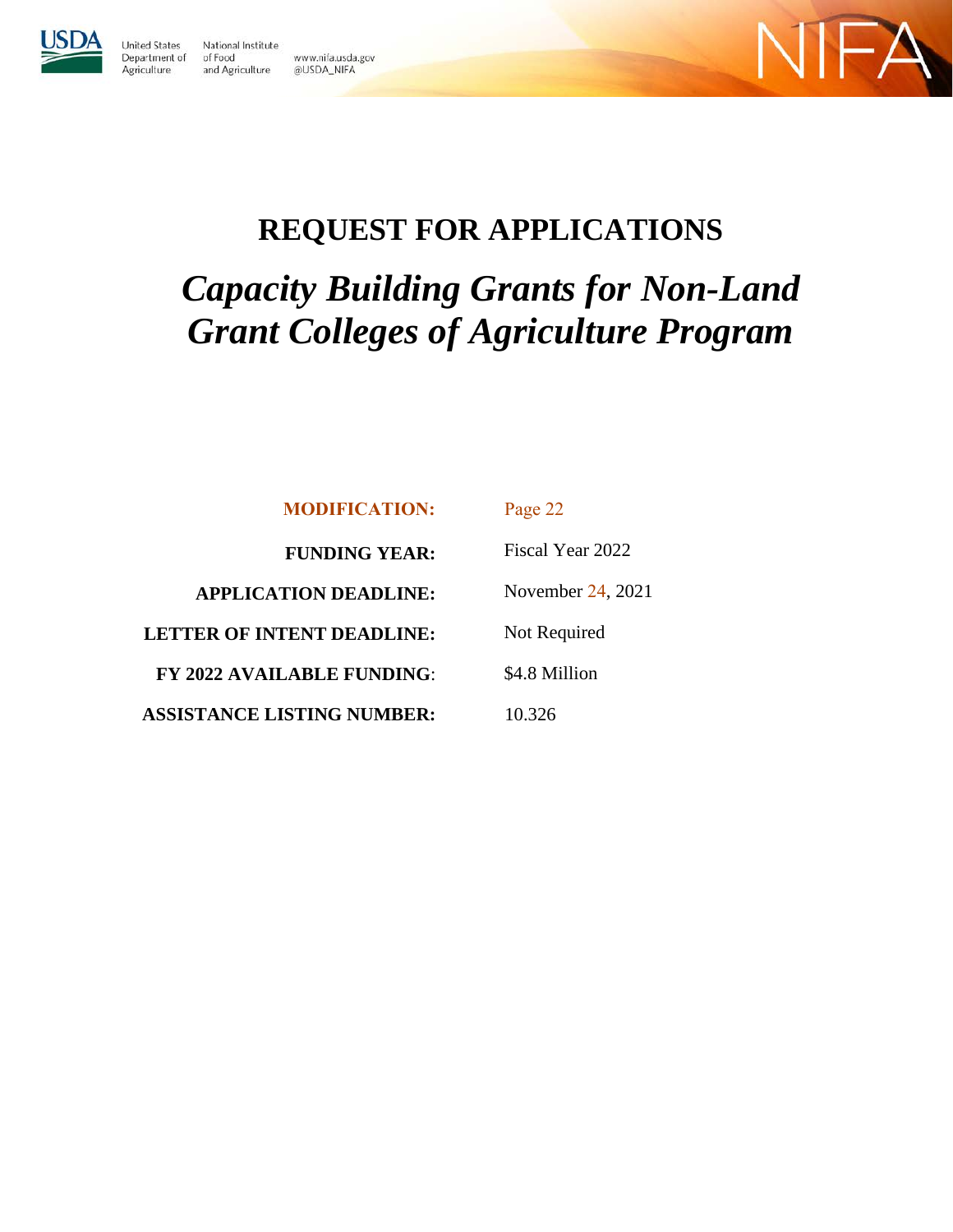#### **INITIAL ANNOUNCEMENT**

National Institute of Food and Agriculture United States Department of Agriculture

<span id="page-1-0"></span>*Catalog of Federal Domestic Assistance.* The Capacity Building Grants for Non-Land Grant Colleges of Agriculture Program (NLGCA) is listed in the Assistance Listings under the Catalog of Federal Domestic Assistance number 10.326.

#### <span id="page-1-1"></span>**Table 1**: Key Dates and Deadlines

| <b>Task Description</b>               | <b>Deadline</b>                                                        |
|---------------------------------------|------------------------------------------------------------------------|
|                                       | <b>Application:</b> 5:00 P.M. EST, November 24, 2021                   |
| <b>Letter of Intent:</b> Not Required |                                                                        |
|                                       | <b>Applicants</b>   Within six months from the issuance of this notice |
| <b>Comments:</b>                      | (NIFA may not consider comments received after the sixth month)        |

*Stakeholder Input*. The National Institute of Food and Agriculture (NIFA) seeks comments on all request for applications (RFAs) so it can deliver programs efficiently, effectively, with integrity, and with a focus on customer service. NIFA considers comments, to the extent possible when developing RFAs and use comments to help meet the requirements of Section  $103(c)(2)$  of [the Agricultural Research, Extension, and Education Reform Act of 1998](https://uscode.house.gov/view.xhtml?req=(title:7%20section:7613%20edition:prelim)%20OR%20(granuleid:USC-prelim-title7-section7613)&f=treesort&edition=prelim&num=0&jumpTo=true) [\(7 U.S.C. 7613\(c\)\(2\)\).](https://uscode.house.gov/view.xhtml?req=(title:7%20section:7613%20edition:prelim)%20OR%20(granuleid:USC-prelim-title7-section7613)&f=treesort&edition=prelim&num=0&jumpTo=true) Applicants may submit written comments to [Policy@ usda.gov](mailto:Policy@nifa.usda.gov) (email is for comments only). Please use the following subject line: Response to the Capacity Building Grants for Non-Land Grant Colleges of Agriculture Program (NLGCA) RFA.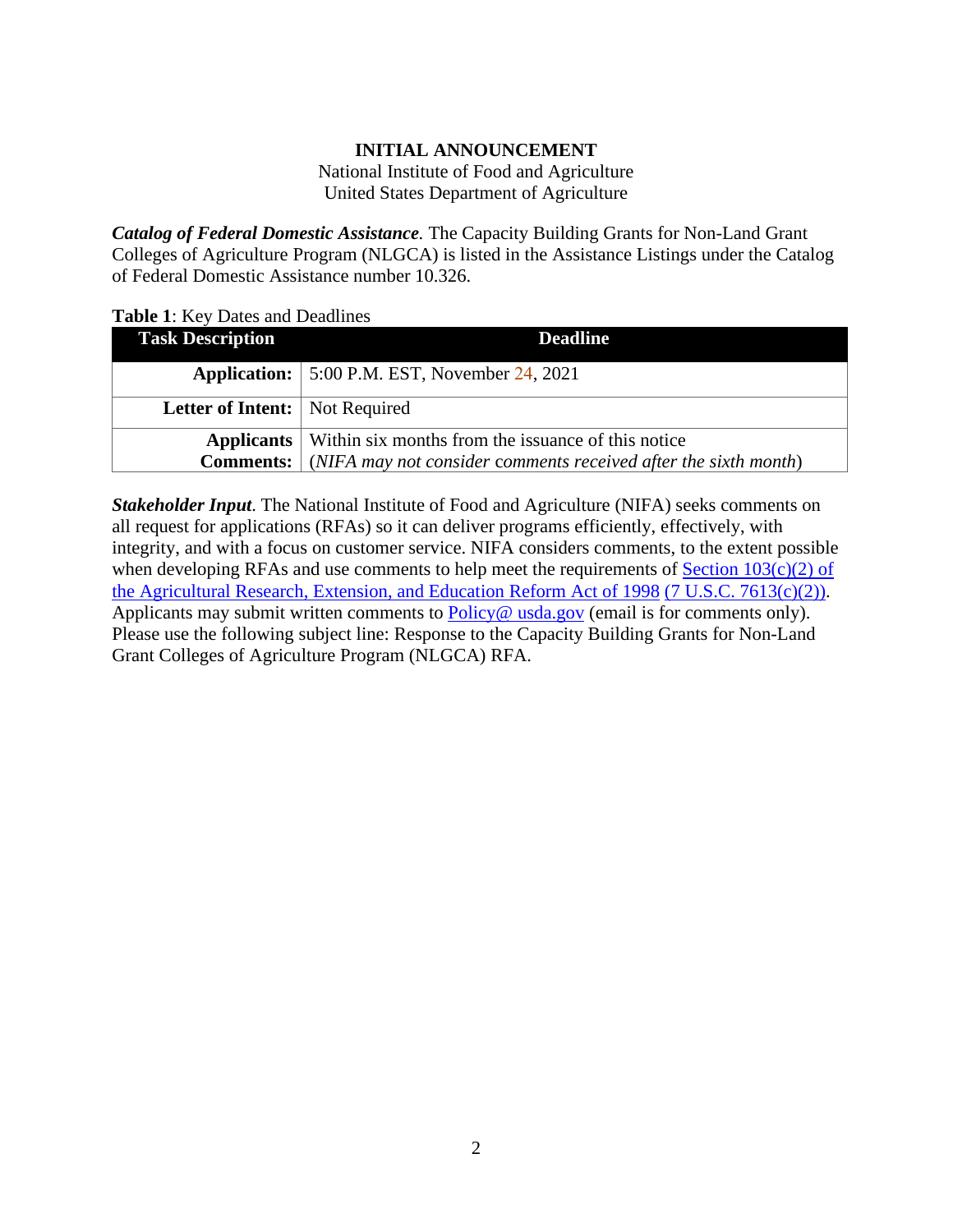#### **EXECUTIVE SUMMARY**

<span id="page-2-0"></span>This notice identifies the objectives for NLGCA projects, deadlines, funding information, eligibility criteria for projects and applicants, and application forms and associated instructions. NIFA requests applications for the Capacity Building Grants for Non-Land Grant Colleges of Agriculture Program (NLGCA) for FY 2022 to make competitive grants to NLGCA Institutions to assist in maintaining and expanding their capacity to conduct education, research, and outreach/extension activities related to the food and agricultural sciences. The anticipated FY 2022 funding level is approximately \$4.8 million. The FY 2021 funds also available for grants is \$2,277,028. The start dates of the projects receiving funds appropriated in FY 2021 and FY 2022 may have different start dates depending on the availability of FY 2022 funds.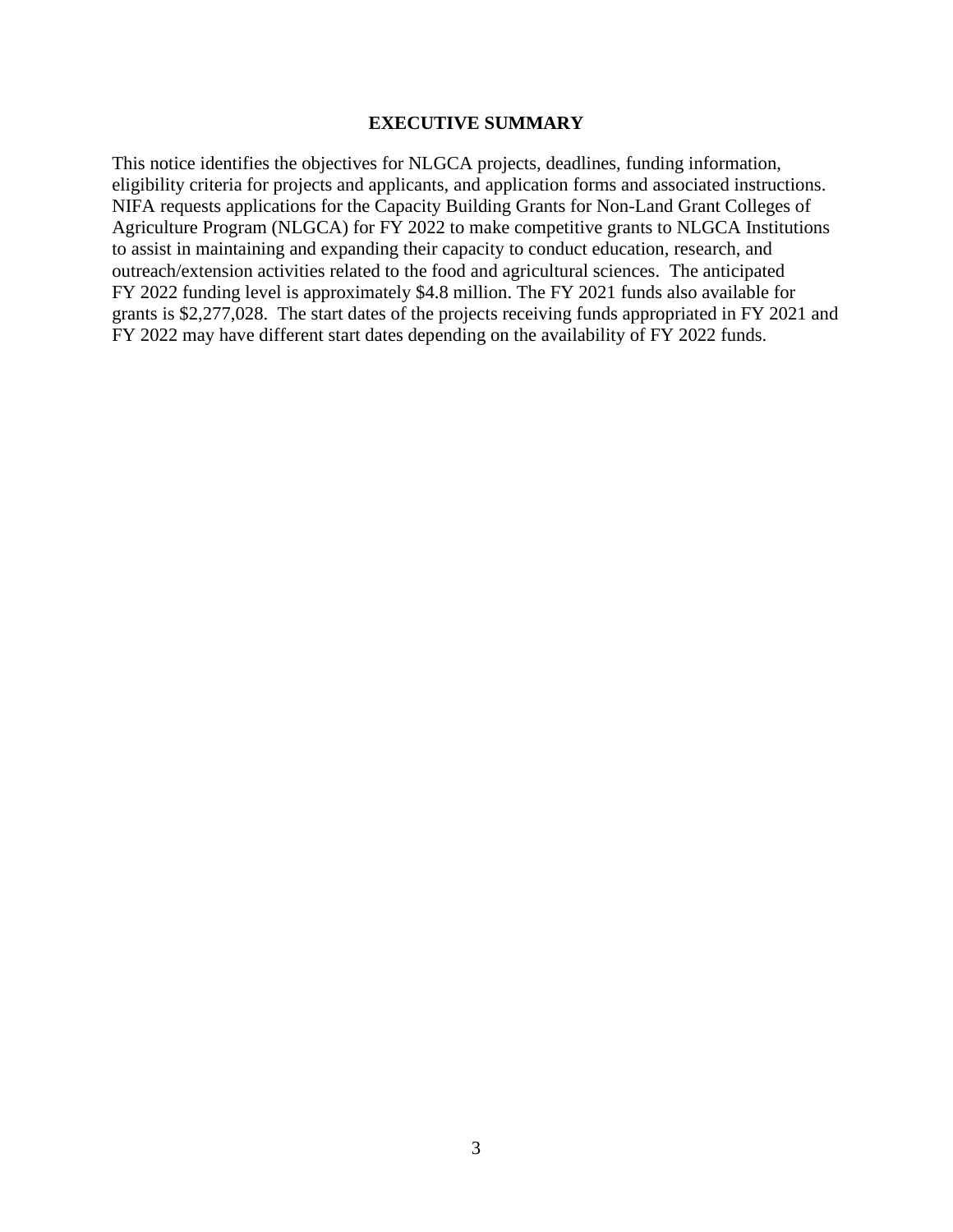| А.<br>B.       |  |
|----------------|--|
|                |  |
| А.             |  |
| <b>B.</b>      |  |
| C.             |  |
| D.             |  |
|                |  |
| А.             |  |
| B.             |  |
|                |  |
| А.             |  |
| В.             |  |
| $\mathbf{C}$ . |  |
|                |  |
| А.             |  |
| В.             |  |
| C.             |  |
| D.             |  |
|                |  |
| А.             |  |
| В.             |  |
| $\mathbf{C}$ . |  |
|                |  |
| А.             |  |
| В.             |  |
| C.             |  |
|                |  |
|                |  |
|                |  |

# **TABLE OF CONTENTS**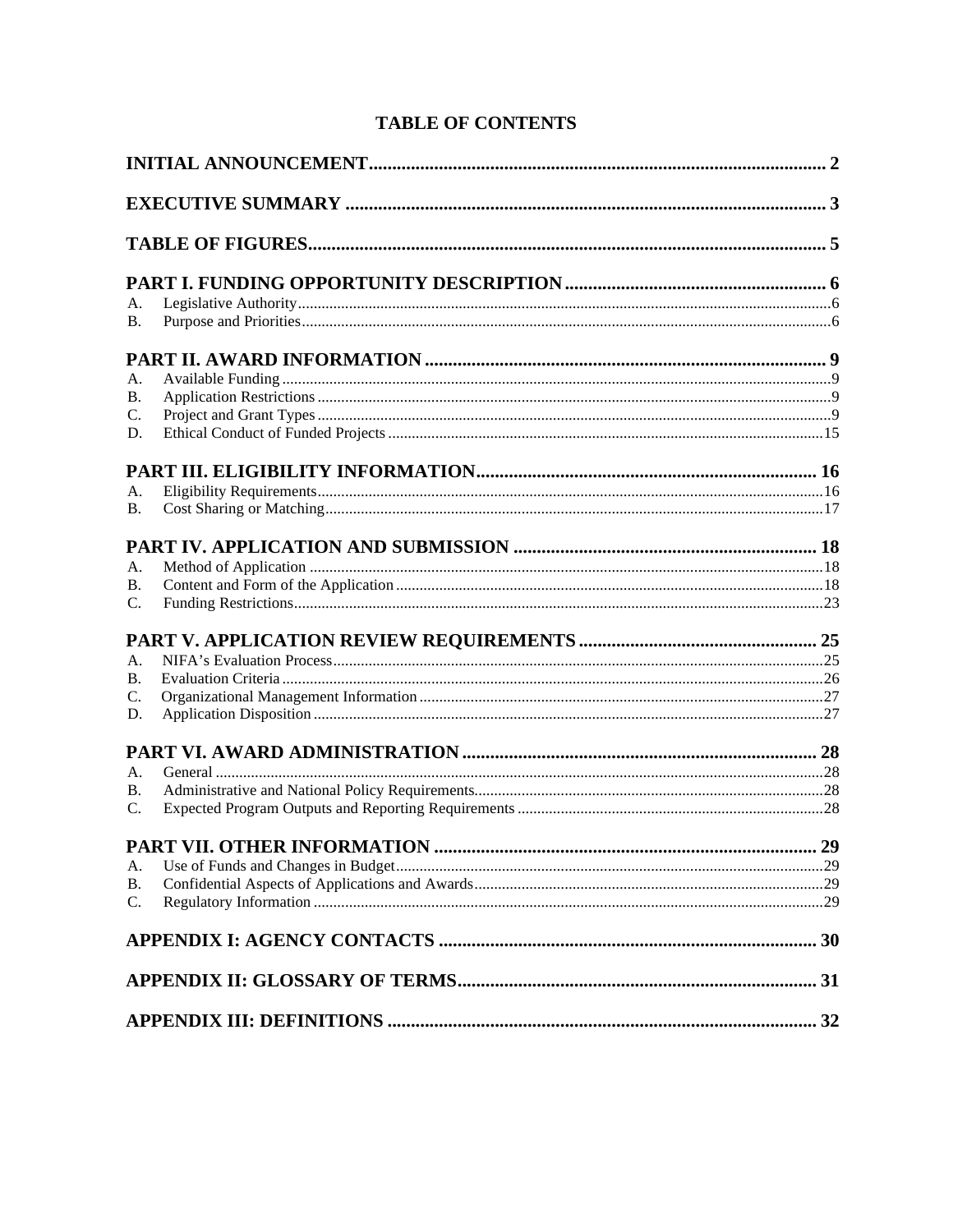# **TABLE OF TABLES**

# <span id="page-4-0"></span>**TABLE OF FIGURES**

|--|--|--|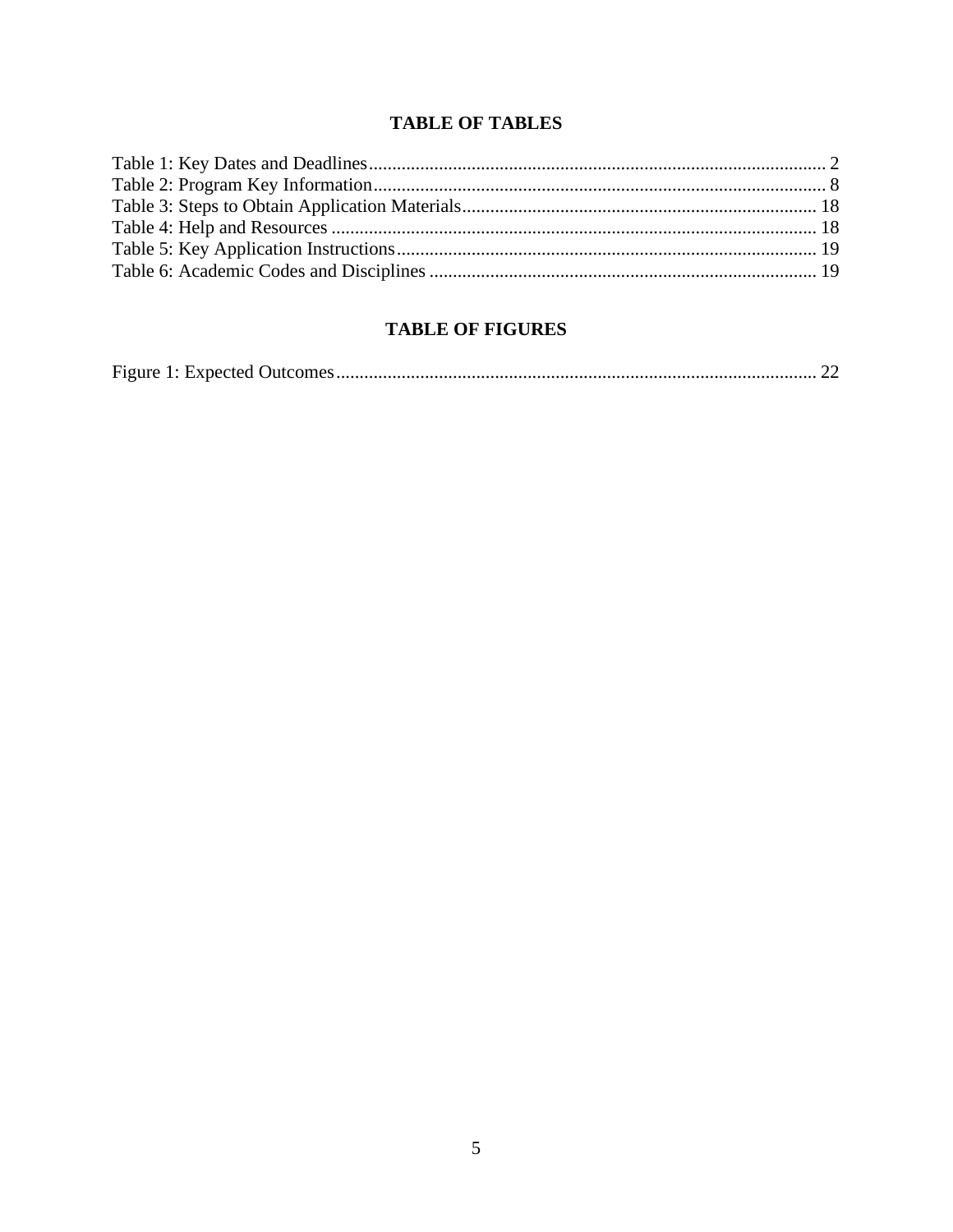# <span id="page-5-0"></span>**PART I. FUNDING OPPORTUNITY DESCRIPTION**

# <span id="page-5-1"></span>**A. Legislative Authority**

This program is administered under the provisions of Section 1473F of the [National Agricultural](https://nifa.usda.gov/sites/default/files/resource/nar77.pdf)  [Research, Extension, and Teaching Policy Act of 1977](https://nifa.usda.gov/sites/default/files/resource/nar77.pdf) (NARETPA), as added by Section 7138 of the [Food, Conservation, and Energy Act of 2008,](https://www.congress.gov/bill/110th-congress/house-bill/2419/text) [\(7 USC 3319i\)](https://uscode.house.gov/view.xhtml?req=(title:7%20section:3319i%20edition:prelim)%20OR%20(granuleid:USC-prelim-title7-section3319i)&f=treesort&edition=prelim&num=0&jumpTo=true). [Section 7102 of the](https://www.congress.gov/bill/115th-congress/house-bill/2/text)  [Agriculture Improvement Act of 2018](https://www.congress.gov/bill/115th-congress/house-bill/2/text) (Pub. L. 115-334) amended the definition of Non-Land-Grant College of Agriculture (NLGCA). On May 16, 2019, NIFA implemented those changes and invited new requests for NLGCA designation (see the [Federal Register](https://www.federalregister.gov/documents/2019/05/16/2019-10105/designation-as-a-non-land-grant-college-of-agriculture?utm_content=&utm_medium=email&utm_name=&utm_source=govdelivery&utm_term=) Notice for additional information). All institutions certified as NLGCA prior to December 21, 2018 must reapply for [certification](https://nifa.usda.gov/webform/request-non-land-grant-college-agriculture-designation) and meet the new criteria for NLGCA certification contained in the [Federal Register](https://www.federalregister.gov/documents/2019/05/16/2019-10105/designation-as-a-non-land-grant-college-of-agriculture?utm_content=&utm_medium=email&utm_name=&utm_source=govdelivery&utm_term=) Notice.

# <span id="page-5-2"></span>**B. Purpose and Priorities**

The National Institute of Food & Agriculture (NIFA) is designated as the lead Federal Agency that supports higher education in the food and agricultural sciences. In this context, NIFA has specific responsibility to initiate and support projects to strengthen higher education teaching programs in the food and agricultural sciences.

The purpose of this program is to assist NLGCA Institutions in maintaining and expanding their capacity to conduct education, research, and outreach/extension activities relating to agriculture, renewable resources, and other similar disciplines. NLGCA Institutions may use the funds to maintain and expand capacity:

- 1. To successfully compete for funds from Federal grants and other sources to carry out educational, research, and outreach/extension activities that address priority concerns of national, regional, State, and local interest.
- 2. To disseminate information relating to priority concerns to:
	- a. interested members of the agriculture, renewable resources, and other relevant communities
	- b. the public
	- c. any other interested entity
- 3. To encourage members of the agriculture, renewable resources, and other relevant communities to participate in priority education, research, and outreach/extension activities by providing matching funding to leverage grant funds
- 4. Through:
	- a. the purchase or other acquisition of equipment and other infrastructure (not including alteration, repair, renovation, or construction of buildings)
	- b. the professional growth and development of the faculty of the NLGCA Institution
	- c. the development of graduate assistantships

*Program Priorities.* Applications that address the national challenge to increase the number and diversity of students entering food and agriculture-related science, technology, engineering, and mathematics (STEM) disciplines are encouraged.

Applications are encouraged that will result in building linkages with other institutions (including other colleges and universities, units of State governments, and private sector entities) having a significant ongoing commitment to the food and agricultural sciences generally and to the specific Need Area(s) for which a grant is requested (see part  $II.C$ ). The goals of such joint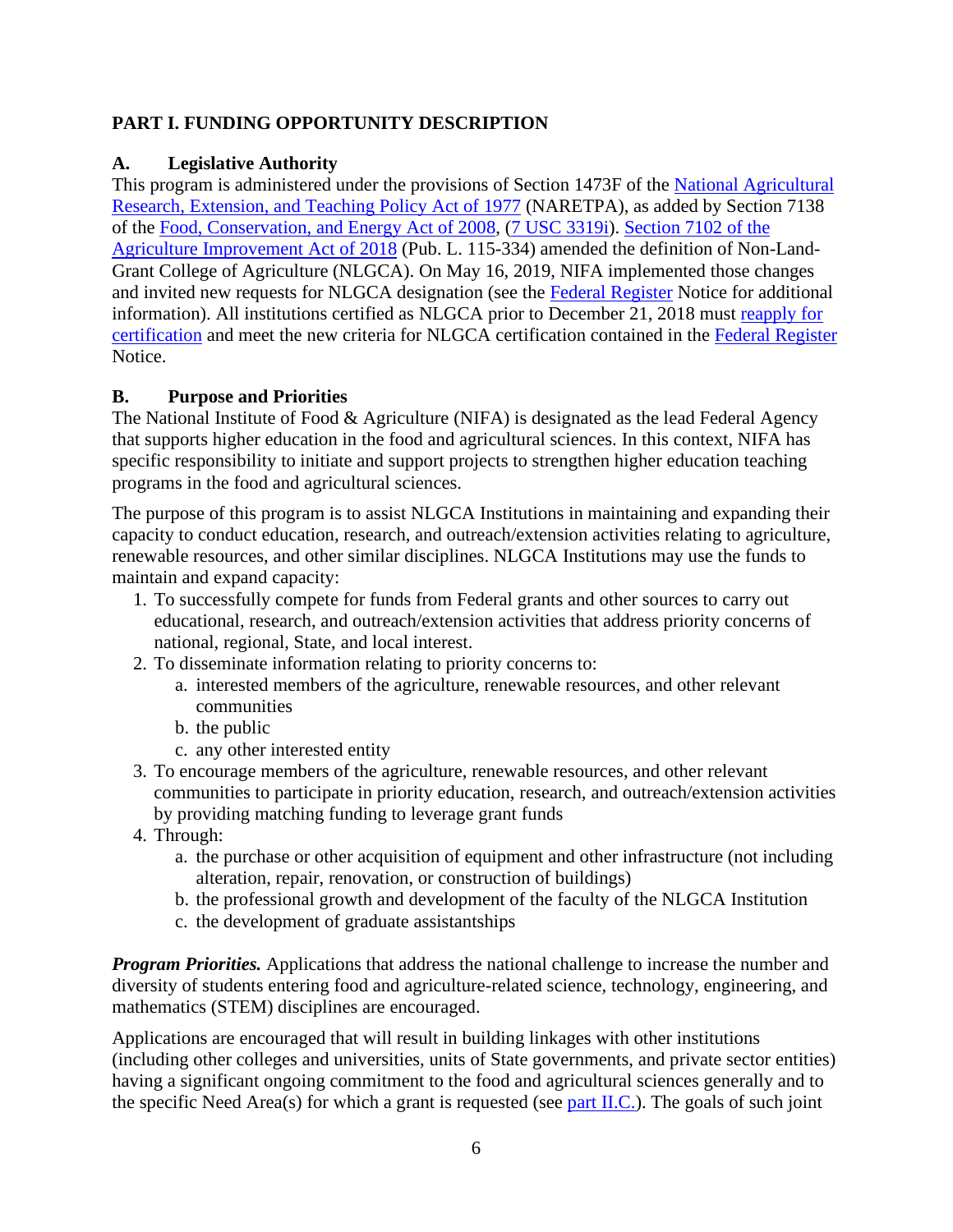initiative should include maximizing the development and use of limited resources (including faculty, facilities, and equipment) by generating a critical mass of expertise and activity focused on a targeted Need Area(s); increasing cost-effectiveness through achieving economies of scale; strengthening the scope and quality of a project's impact; and promoting coalition building likely to transcend the project's lifetime and lead to future ventures.

*Incorporation of Social Sciences and Enhancing Impacts.* The NLGCA Program supports social and behavioral science disciplines and applications that embrace multi-disciplinary efforts that integrate biological and social sciences. The social and behavioral sciences are important for addressing many of the challenges facing agriculture and rural communities, such as increasing global demand for food production in the face of limited natural resources; improving health and reducing obesity by engaging in heathy diets; and alleviating poverty by fostering economic opportunity. The incorporation of social sciences can result in relevant expertise and professional skills employers anticipate and value.

*Extension Foundation (formerly eXtension)* NLGCA encourages (but does not require) projects that develop content suitable for delivery through [Extension Foundation.](https://extension.org/)

*Global Engagement*. NIFA supports global engagement that advances U.S. agricultural goals. NIFA recognizes that collaboration with international partners may be necessary to attain the agency's goals for U.S. agriculture, promote global competence of our nation's future agricultural workforce, and promote safe and nutritious food security in a growing world. Therefore, although application to this RFA is limited to eligible U.S. institutions, applicants may collaborate with international partners, to include subcontracts to international partners or other institutions. Applications must clearly demonstrate benefits to the United States.

*Leadership Skills Development*. The development of leadership skills, knowledge, and qualities are necessary to prepare students for agricultural and related careers in the private sector, government, and academia. NLGCA education applications must demonstrably incorporate a leadership development component to equip students with technical and leadership abilities upon graduation. Specific activities may include:

- 1. Developing practical applications to increase understanding of leadership roles, including critical thinking, problem solving, and communication skills; ethics and professionalism; and working in teams.
- 2. Connecting the academic classroom experience with daily leadership roles and organizational activities.
- 3. Providing opportunities for mentoring and shadowing; and
- 4. Organizing leadership academies, workshops, trainings, etc.

The NLGCA is aligned with the following [USDA Strategic Goals:](https://www.usda.gov/sites/default/files/documents/usda-strategic-plan-2018-2022.pdf) 

<span id="page-6-0"></span>1. Strategic Goal 4: Facilitate Rural Prosperity and Economic Development; Objective 4.1: Expand rural business opportunity and rural quality of life with access to capital; improved infrastructure, broadband access, and connectivity; and support for workforce availability.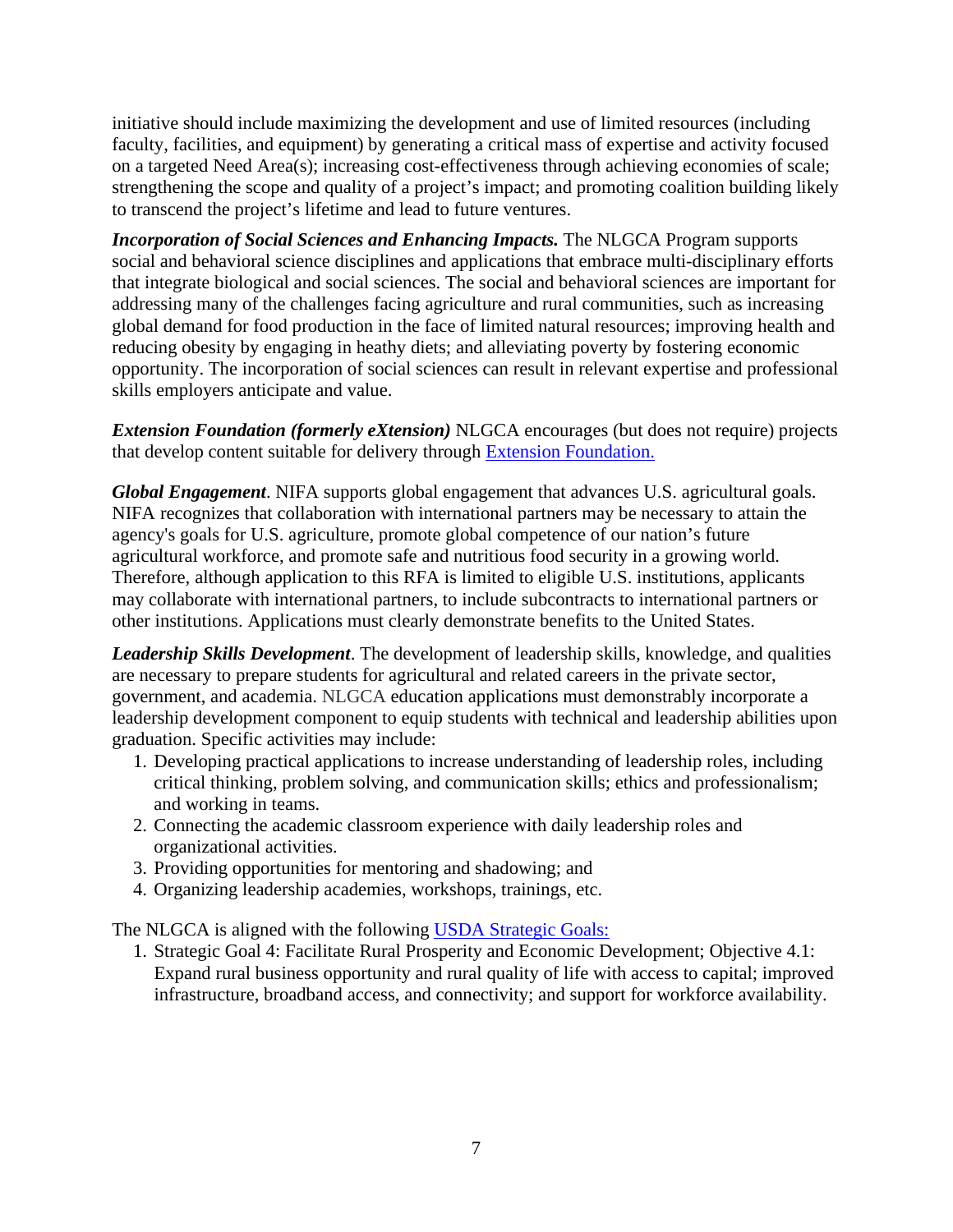| <b>Title</b>                 | <b>Description</b>                                       |
|------------------------------|----------------------------------------------------------|
| <b>Program Code:</b>         | <b>NLGCA</b>                                             |
| <b>Program Code Name:</b>    | Capacity Building Grants for Non-Land Grant Colleges     |
|                              | of Agriculture                                           |
| <b>CFDA Number</b>           | 10.326                                                   |
| <b>Project Type:</b>         | Research, Education, Extension, Integrated               |
| <b>Grant Type:</b>           | Regular; Planning/Conference; Collaborative-Joint;       |
|                              | Collaborative-Large-scale Comprehensive Initiative       |
|                              | (LCI)                                                    |
| <b>Application Deadline</b>  | November 24, 2021                                        |
| <b>Grant Duration:</b>       | Regular 24-36 months; Planning/Conference 24-36          |
|                              | months; Collaborative-Joint 36 months; Collaborative-    |
|                              | large-scale Comprehensive Initiative (LCI) 36 months     |
| Anticipated # of Awards:     | 2 per Institution                                        |
| <b>Maximum Award Amount:</b> | Regular \$150,000; Planning/Conference \$30,000;         |
|                              | Collaborative-Joint \$300,000, Collaborative large-scale |
|                              | Comprehensive Initiative (LCI) \$750,000                 |

**Table 2**: Program Key Information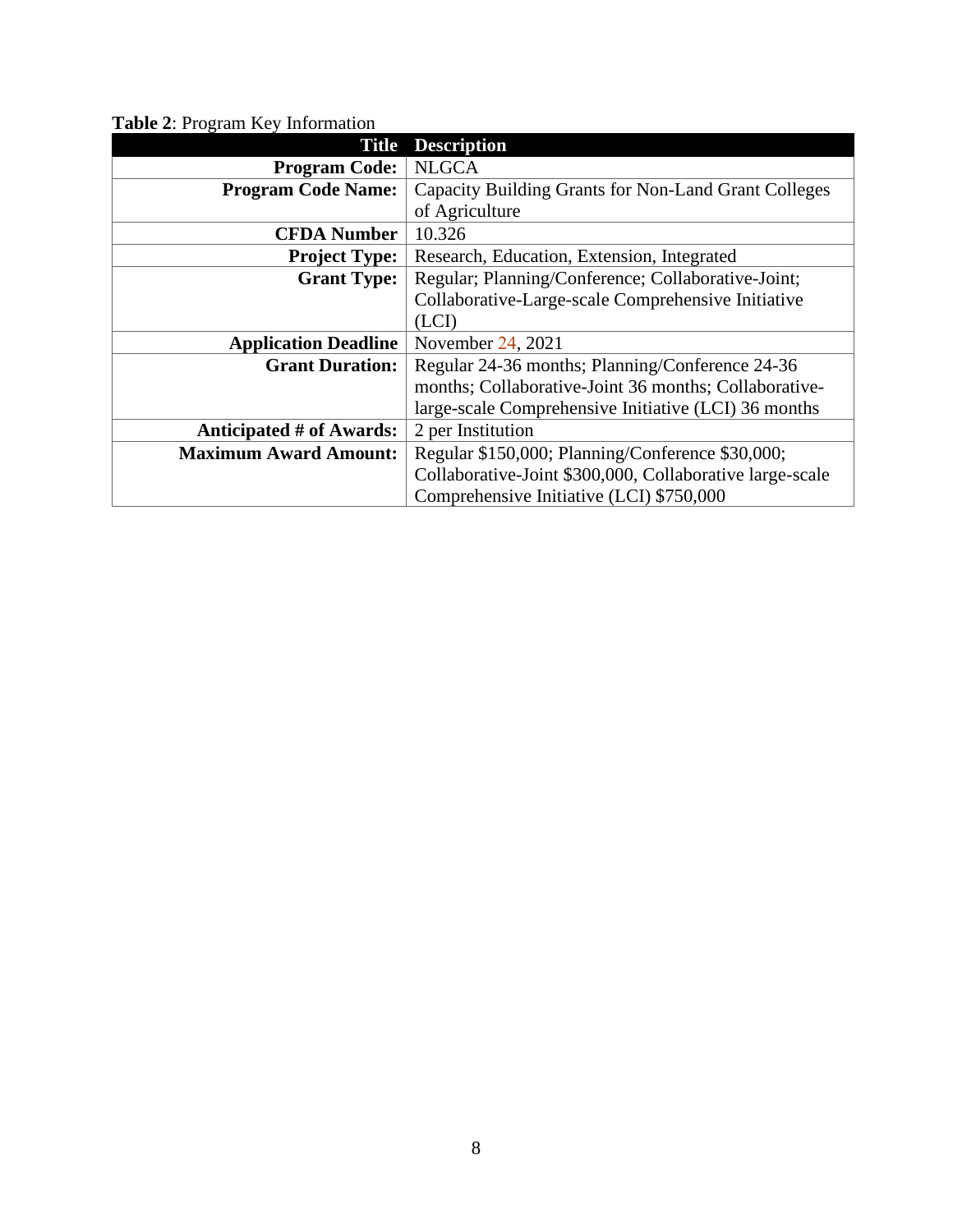## <span id="page-8-0"></span>**PART II. AWARD INFORMATION**

# <span id="page-8-1"></span>**A. Available Funding**

The anticipated FY 2022 funding level is approximately \$4.8 million. The FY 2021 funds also available for grants is \$2,277,028. The start dates of the projects receiving funds appropriated in FY 2021 and FY 2022 may have different start dates depending on the availability of FY 2022 funds. USDA is not committed to fund any particular application or to make a specific number of awards. The [Automated Standard Application for Payments,](https://www.fiscal.treasury.gov/fsservices/gov/pmt/asap/asap_home.htm) operated by the Department of Treasury, Bureau of Fiscal Service, is the designated payment system for awards resulting from this RFA.

# <span id="page-8-2"></span>**B. Application Restrictions**

NIFA will evaluate applications using the criteria described in **Part V** of this RFA. Application for FY2022 is limited to the following applications types:

- 1. *New application*: New applications will be evaluated using the criteria described in [Part](#page-24-0) [V](#page-24-0) of this RFA and are subject to the due dates herein (see [Appendix III](#page-31-0) for definition).
- 2. *Resubmitted application*: Resubmitted applications must include the respond to the previous review panel summary and are subject to the same criteria and due dates herein. Resubmitted applicants must enter the NIFA-assigned proposal number of the previously submitted application in the *Federal Field (Field 4)* on the application form (see [Appendix III](#page-31-0) for definition).

# <span id="page-8-3"></span>**C. Project and Grant Types**

The following describes the types of *projects* or *grants* that are eligible for funding:

- 1. Project Types. Applicants must propose one of the following project types. Each of the project types include need areas. Applications must demonstrate how the chosen project type and need area will support the legislatively authorized purpose of this program, listed in [Part I B](#page-5-2) of this RFA. Projects must address a demonstrated and/or documented issue/problem/challenge of national, regional, state, or local interest within the food and agricultural sciences. This can be undertaken through a variety of mechanisms, approaches, or strategies within the Activity Type.
	- a. *Education.* Applications with an education/teaching focus must address at least one of the Education Need Areas within this subsection. Proposed education focused activities must support for-credit coursework (academic curriculum), leading to a degree within the broadly defined food and agricultural sciences. Projects must be innovative; have potential for adoption by other academic institutions; exhibit broad-based applicability beyond a single course or an individual instructor; have a strong potential for institutionalization; and must be supported by evidence-based studies, publications, or practices. Education Need Areas include:
		- i. *Curriculum Design, Materials Development, Library Resources, and Instruction Delivery Systems.* To enhance the NLGCA Institution's capacity to promote new and improved curricula, instructional materials, and other learning resources to increase the quality of curricula in order to attract, recruit, and retain students in the food and agricultural sciences fields. The objective of the need area is to stimulate the development and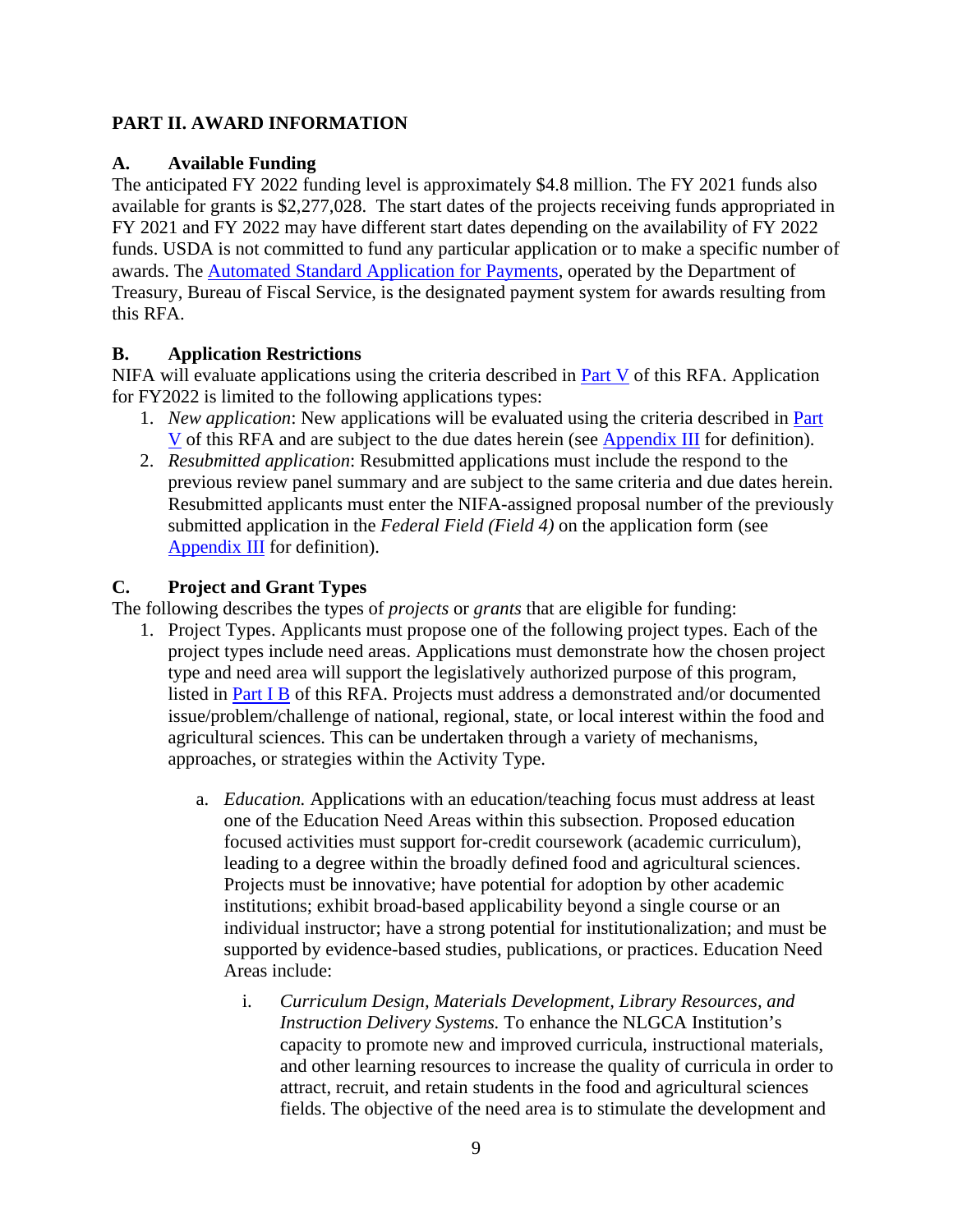use of exemplary education models and materials incorporating the most recent advances in subject matter and research on teaching and learning theory. Projects can include integration of research, education and extension/outreach and be multidisciplinary. Learner-centered instructional techniques, or other improvements in teaching and student learning are encouraged. Projects must demonstrate how the product or education program will reach large audiences efficiently and effectively, provide hands-on learning experiences, extend learning beyond the classroom, reinforce recent research on how to motivate students to learn, retain, apply, and transfer knowledge, skills, and competencies, and/ or integrate and synthesize knowledge. The choice for which strategy to employ must be based on the most current research or studies and references must be included.

Projects may emphasize, but are not limited to: the development of courses of study, degree programs, and instructional materials; incorporating alternative instructional methodologies that respond to differences in student learning styles; inter-institutional collaborations that deliver instruction in ways that maximize program quality and reduce unnecessary duplication; the use of new approaches to the study of traditional subjects; the introduction of new subjects; or new applications of knowledge pertaining to Agri-science and agri-business content. The end goal is to have these activities fully institutionalized so they can be sustained and not just a one-time activity, in order to show impacts on the institution's educational capacity.

- ii. *Scientific Instrumentation for Education.* To provide students and faculty in science-oriented courses with suitable and modern equipment that involves them in work essential for food and agricultural sciences education and research programs. Applications may include but are not limited to acquiring new, state-of-the-art instructional, laboratory, classroom, and research scientific equipment, upgrading existing equipment, or replacing non-functional or obsolete equipment. See section IV § C of this RFA for additional funding restrictions.
- iii. *Student Recruitment, Retention, and Educational Equity.* To enhance educational equity for under-represented students, and to strengthen student recruitment and retention programs in order to promote the future strength of the Nation's professional and technical workforce in the food and agricultural sciences. Applications may include but are not limited to projects to attract increased numbers of students from under-represented groups; engagement with communities/collaborators/or other partners in utilizing or employing students and graduates; development and/or implementation of agricultural and science literacy programs at the high school level; and mentoring programs and other initiatives for student retention.
- iv. *Experiential Learning.* To further the development of student scientific and professional competencies through experiential learning programs.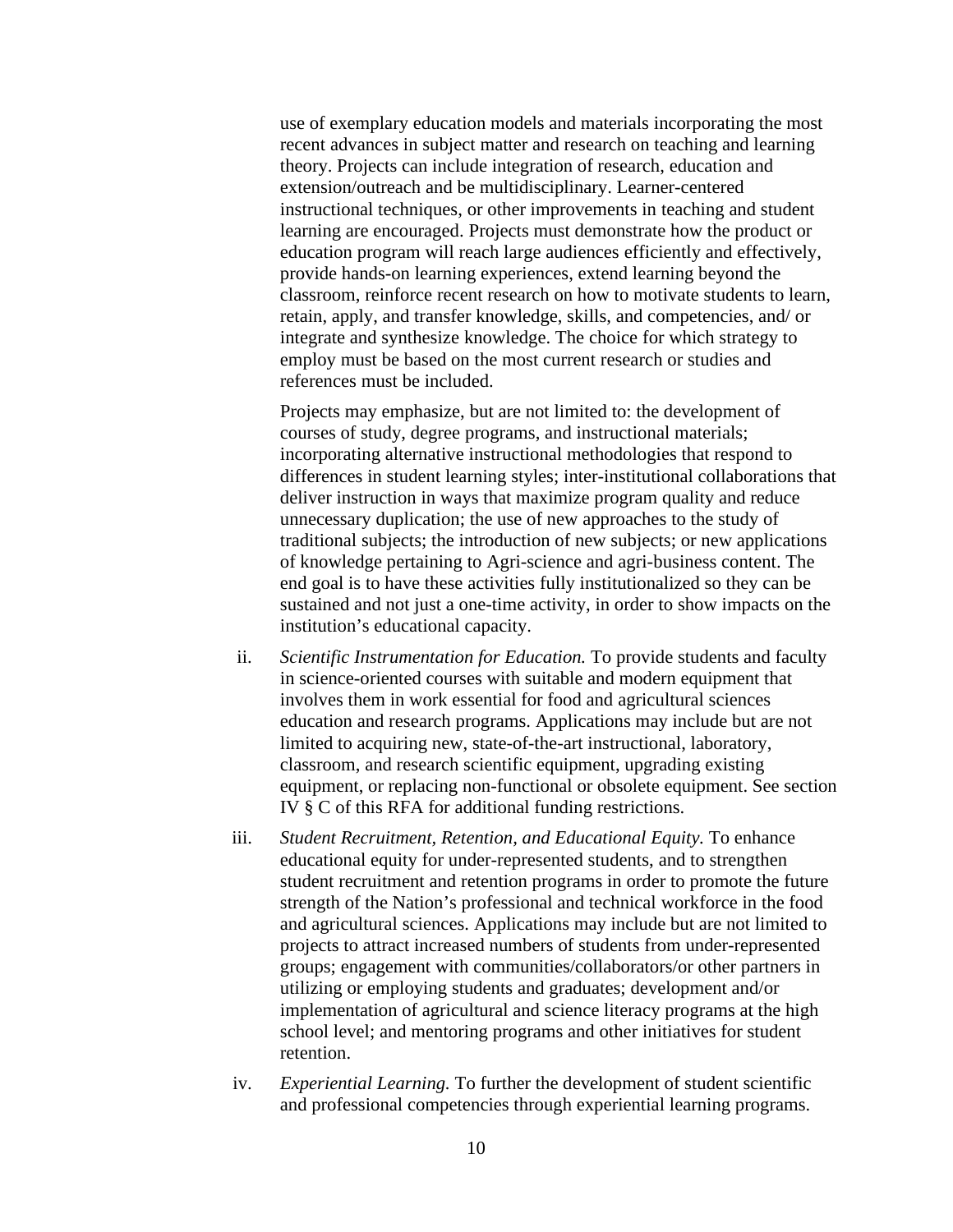The projects might include but are not limited to experiential learning in laboratory research or field-based internships that support topics in food and agricultural sciences; establish instructional methodologies which engage students in experiential learning opportunities (i.e., service learning, case studies, or undergraduate research projects); or career and higher education counseling.

- v. *Professional Development for Faculty Members.* To enhance the NLGCA Institution's capacity to advance faculty development in the areas of teaching competency and leadership, subject matter expertise, or student recruitment and advising skills, in order to better advise and provide students the experience or knowledge that will encourage them to pursue advanced postsecondary degrees in the food and agricultural sciences or prepare them for the food and agricultural sciences workforce. Training of targeted faculty recipients can be formal or informal and must be relevant to the identified educational needs of the students, who will be the beneficiaries of such faculty development. Any faculty recipient of support must meet the requirements of an eligible participant.
- vi. *Collaborative Interaction with Other Academic Institutions.* To enhance the NLGCA institution's capacity to promote partnerships with secondary, two-year postsecondary, or other postsecondary academic institutions to support postsecondary instruction (i.e., providing coursework targeted at undergraduate students, but that may also be available for advanced placement credit for secondary students; for transfer credit from associatedegree programs into baccalaureate-level programs; or for postsecondary faculty development that includes research sabbaticals), in order to encourage and facilitate transfer and matriculation into postsecondary programs within the food and agricultural sciences. Emphasis between secondary and higher education institutions may focus on, but is not limited to, the development and use of articulation agreements, 2+2 or 2+2+2 arrangements, advanced placement credit transfer, or the sharing of faculty and facilities. Partnerships, collaborative arrangements, and shared resources between institutions (including course credit sharing arrangements) are encouraged.

Projects must contribute to the academic community's understanding about how new strategies are transferred to diverse settings and about how they impact student learning. Evaluation plans shall explore opportunities for adapting new strategies in diverse educational settings. Projects that specifically address challenges to achieving widespread adoption of proven practice are especially encouraged. **Note:** NLGCA grant funding cannot be used to provide student scholarships or other tuition-remission activity.

b. *Research.* Applications with a research focus must address at least one of the Research Need Areas discussed in this subsection. Research Need Areas may encourage student assistantships. Such student learning opportunities must emphasize team-oriented, problem-solving, decision-making situations in the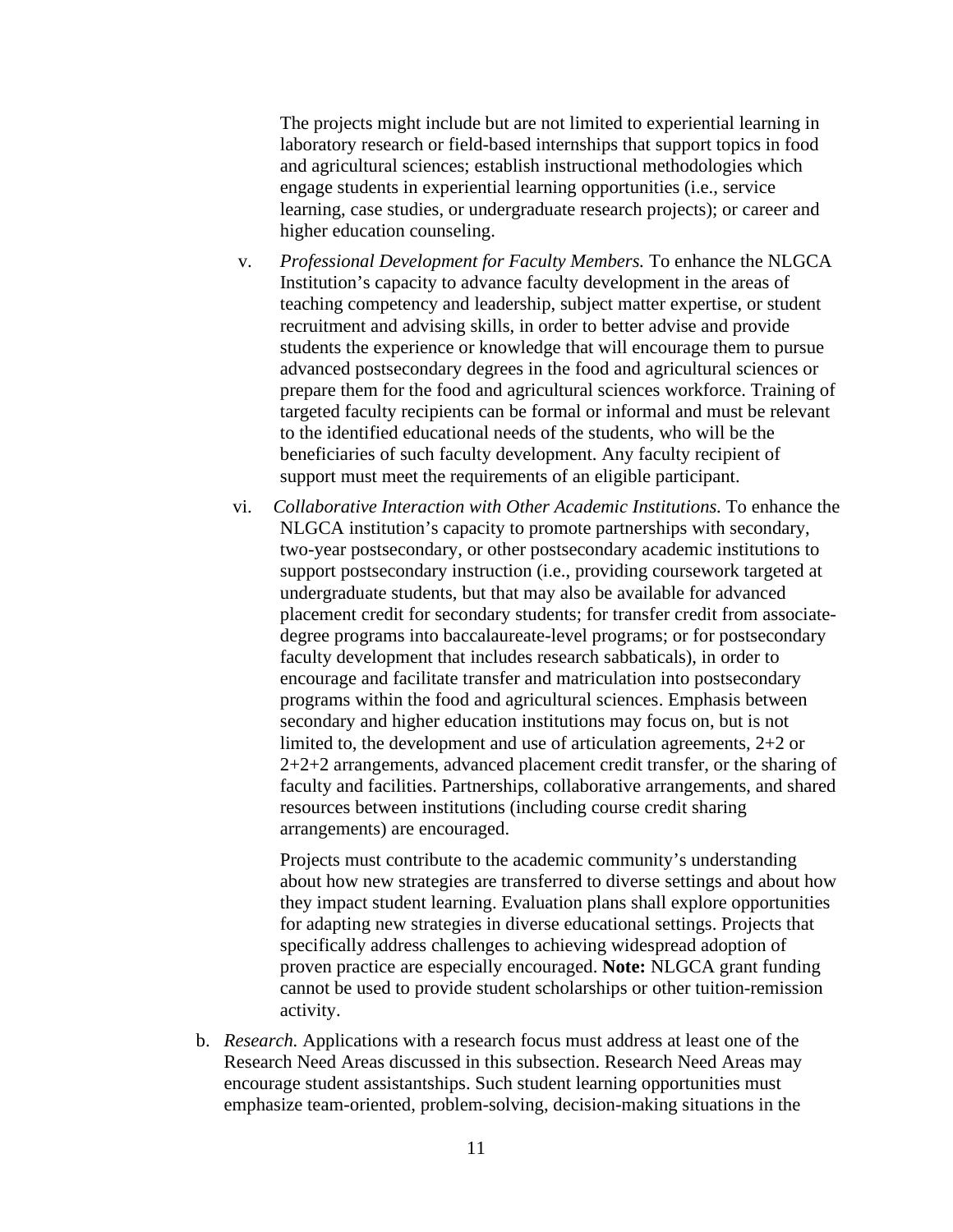context of addressing real-world research experiences. Projects addressing student assistantships must: (1) demonstrate how the experience will produce qualified and well-trained graduates; (2) contain an evaluation process involving both the faculty or mentor to assure that students meet project objectives; and (3) document that the field of science under consideration is experiencing a shortage of scientific and professional personnel, and how the project plans to address this deficiency. Individual students may be supported under this opportunity for up to three years (including summers, semesters, or semester breaks). Requested project funds may be used as stipends for students while they are working in research/field settings. (NLGCA funds cannot be used to fund student scholarships or other tuition-remission activity). Students will be required to prepare written and oral summaries of the experiential learning gained through this opportunity. To attract high-caliber students, stipends should be competitive with alternative employment options. A modest amount of funds may be requested for materials/supplies to facilitate a student's broad exposure to research/field techniques and methodologies. Recipients are encouraged to take advantage of any related paid internship opportunities provided by County, State, Federal, business and industry sources. Research Need Areas include:

- i. *Studies and Experimentation in Food and Agricultural Sciences.* To advance the body of knowledge within the food and agricultural sciences, projects addressing this need area are encouraged to focus on multidisciplinary and interdisciplinary research activities addressing systems oriented, critical issues, rather than single, discipline-specific research studies.
- ii. *Applied Studies in the Food and Agricultural Sciences*. To apply the body of knowledge in those natural and social sciences that comprise the food and agricultural sciences to address real-world problems, including applied research activities focusing on community and economic development issues related to food, nutrition, conservation, and renewable natural resources.
- iii. *Centralized Research Support Systems*. To innovate and establish centralized research support systems (including but not limited to technology-based information delivery systems, digital or physical storage and maintenance of data, and expert service centers) that meet national needs or serve regions of NLGCA institutions, or provide research support more economically, thereby freeing up resources for other research uses.
- c. *Outreach/Extension.* Applications with an outreach/extension focus must address at least one of the Outreach/Extension Need Areas discussed in this subsection. Outreach/Extension projects generally focus on a primary, targeted, beneficiary consisting of individuals and communities outside of a formal, academic program setting. Applications may choose to develop studies that have relevancy and application within the communities that these institutions serve. Outreach/Extension Need Areas include the following: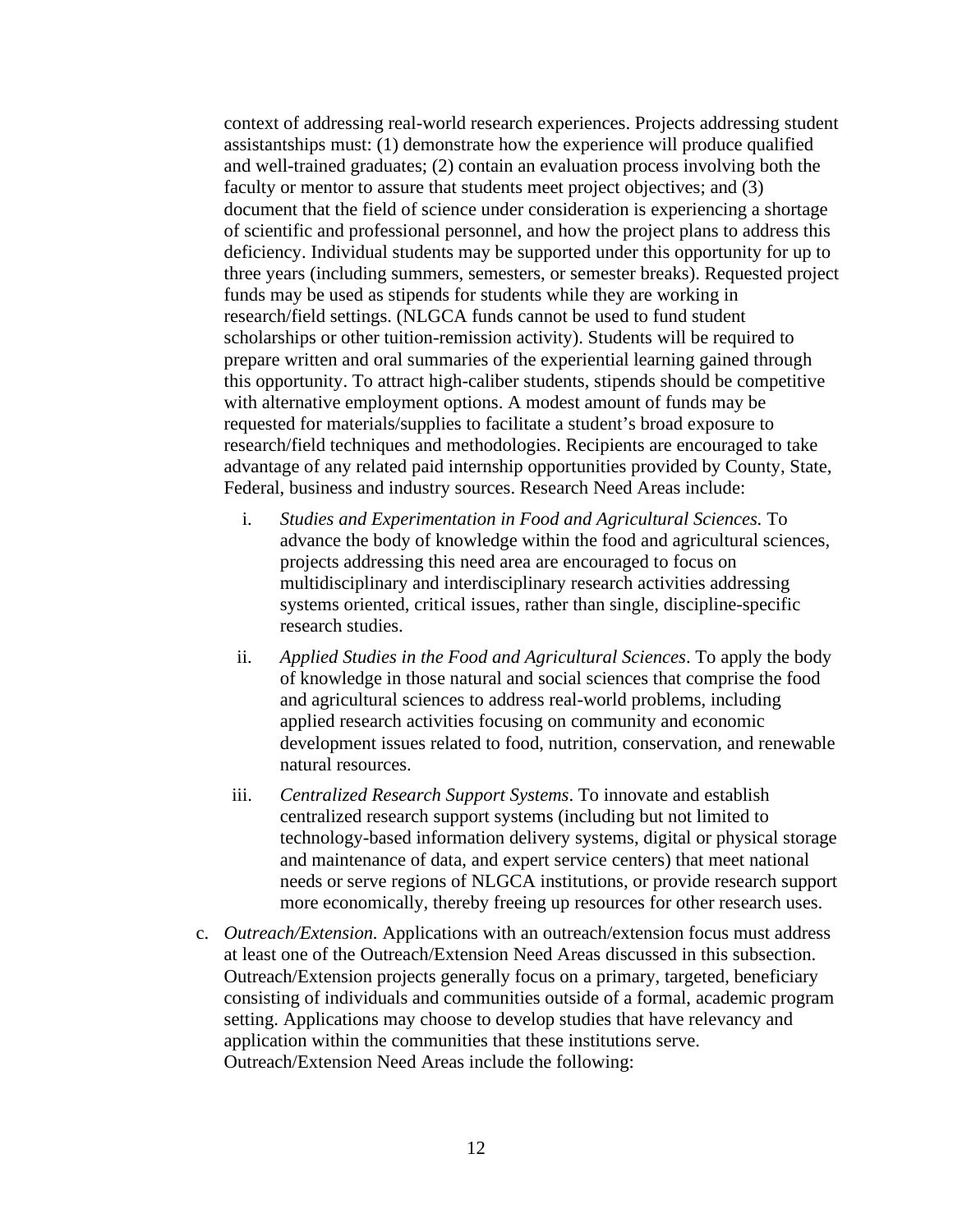- i. *4-H, or Other, Similar Youth Development Activity.* To cultivate important life skills in youth that build character and assist them in making appropriate life and career choices. At-risk youth targeted in such projects must be encouraged to participate in academic retention and enrichment programs.
- ii. *Food and Agricultural Sciences*. To improve research and educational programs that help individuals learn new ways to produce income through alternative enterprises; improve marketing strategies and management skills; and assist farmers, ranchers, and foresters to improve productivity through sound resource management strategies and marketing.
- iii. *Leadership Development*. To train outreach/extension professionals and volunteers to deliver programs in agriculture, gardening, health and safety, family, and consumer issues; and to support Agriculture in the Classroom, 4-H youth development, or other similar programs that encourage greater involvement and leadership roles within the community.
- iv. *Natural Resources*. To inform landowners and homeowners how to use natural resources wisely and to protect the environment with educational programs.
- v. *Human, Family, and Consumer Sciences*. To help families become resilient and healthy by teaching nutrition, food preparation skills, positive childcare, parenting, family communication, financial management, and health care strategies.
- vi. *Community and Economic Development*. To assist local governments, community, and non-profit organizations to investigate and create viable options for economic and community development.
- vii. *Technology-based Information Delivery Systems*. To promote improvements in the delivery of benefits of food and agricultural sciences to producers and consumers, particularly those who are currently disproportionately low in receipt of such benefits.
- d. *Integrated.* An Integrated Project includes at least two of the three functions of the agricultural knowledge system (i.e., education, research, and outreach/extension) within a project. The functions addressed in the project must be focused around a problem or issue and must be interwoven throughout the life of the project to complement and reinforce one another. The functions must be interdependent and necessary for the success of the project and no more than two-thirds of the project's budget may be focused on a single component.

For Integrated projects that include an Education component, note that routine use of graduate and postdoctoral students as personnel on research projects is not considered education for the purposes of this program. Only students actively engaged in the scholarship of research or outreach/extension projects are considered as education. Actively engaged students may contribute to presentations, articles, posters, and other expressions of scholarship that reflect their own work on the PD's project.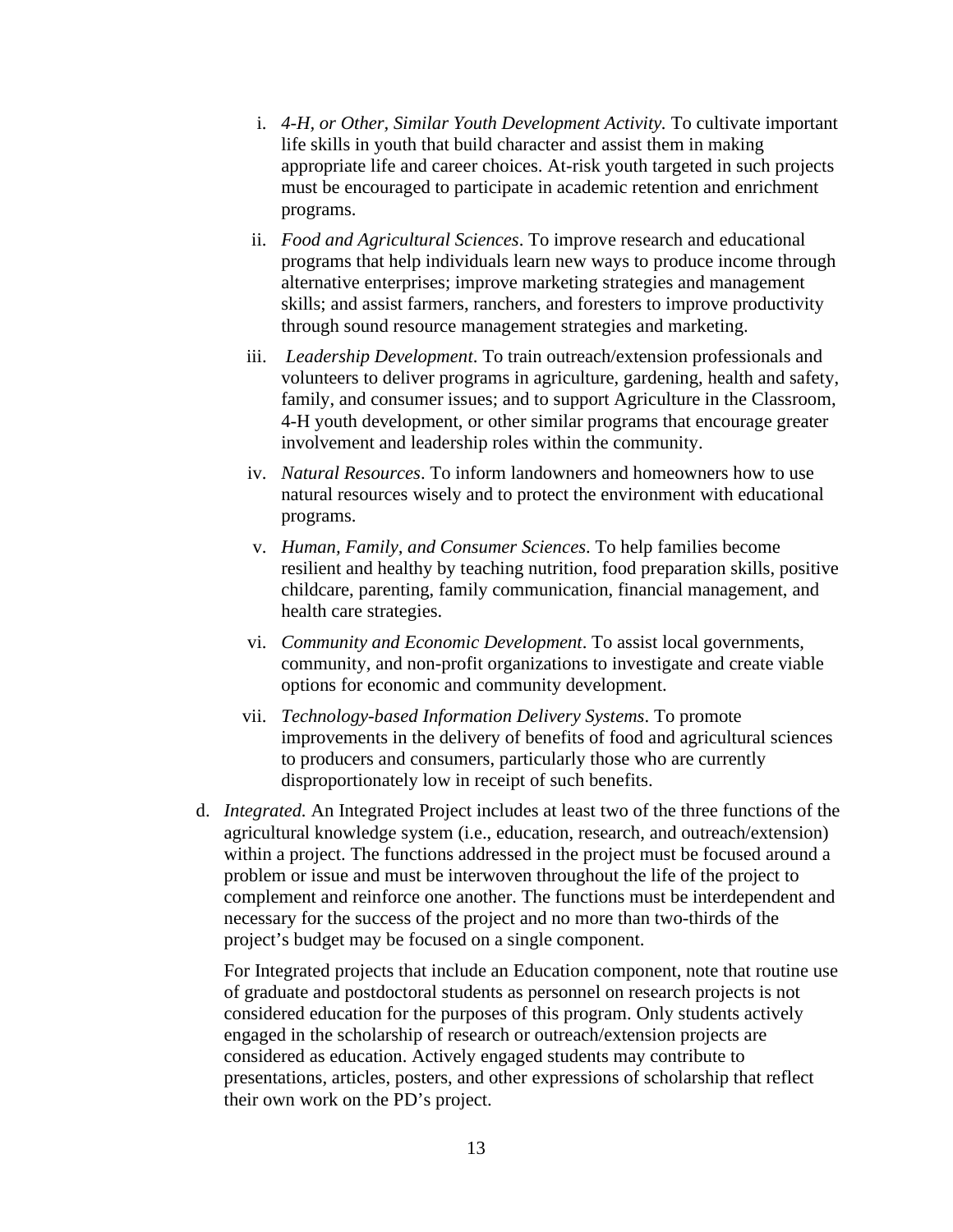For Integrated projects that include an Outreach/Extension component, activities will synthesize and incorporate a wide range of relevant research results. However, research-related activities such as publication of papers or speaking at scientific meetings are not considered "Outreach/Extension" for the purpose of an Integrated Project.

- 2. Grant Types. Applicants must select the appropriate grant type.
	- a. *Regular.* Applicants in this grant type may request up to \$150,000. This is an award instrument by which NIFA agrees to support a specified level of effort for a predetermined project period without the announced intention of providing additional support at a future date.
	- b. *Planning Activity/Conference.* Applicants in this grant type may request up to \$30,000 (total conference, not per year) to facilitate strategic planning session(s) required of faculty, industry, professional association, community leaders, or other necessary participants for the specific purpose of developing a formal plan leading to a subsequent submission of a collaborative grant. A Planning Activity/Conference grant application may not be submitted in the same year for which a collaborative grant application for the same project is also submitted.
	- c. *Collaborative.* Collaborative grants support projects with at least one additional partner or a multi-partner approach Collaborative grants should build linkages to generate a critical mass of expertise, skill, and technology to address education/teaching programs related to the food and agricultural sciences. Grants can reduce duplication of efforts and/or build capacity and must be organized and led by a strong applicant with documented project management knowledge and skills to organize and carry out the initiative. The partners must share grant funds (see explanation of required funds distribution percentage among partners in the definition).
		- i. *Joint Grants (Applicant + One or more partners).* Applicants may request up to \$300,000 (total, not per year) for a Joint Project Proposal. In a joint grant, the applicant executes the project with assistance from at least one additional partner. The partner(s) must share grant funds (see explanation of required funds distribution percentage among partners in the definition of a Joint Grant Proposal in [Appendix III\)](#page-31-0).
		- ii. *Large-scale Comprehensive Initiatives (LCI) (Applicant + two or more partners).* Applicants may request up to \$750,000 (total, not per year) for a largecomprehensive initiative (LCI) Project Proposal. In an LCI Grant, the applicant executes the project with assistance from at least two additional partners. Additional partners must share grant funds (see explanation of required funds distribution percentage among partners in the definition of a LCI Grant Proposal in [Appendix III\)](#page-31-0). An LCI project differs from a Joint Project Proposal in project scope and impact. LCI Project Proposals must support a multi- partner approach to solving a major state or regional challenge facing the agricultural sciences at the postsecondary level. LCI Project Proposals are characterized by multiple partners (each providing a specific expertise) organized and led by a strong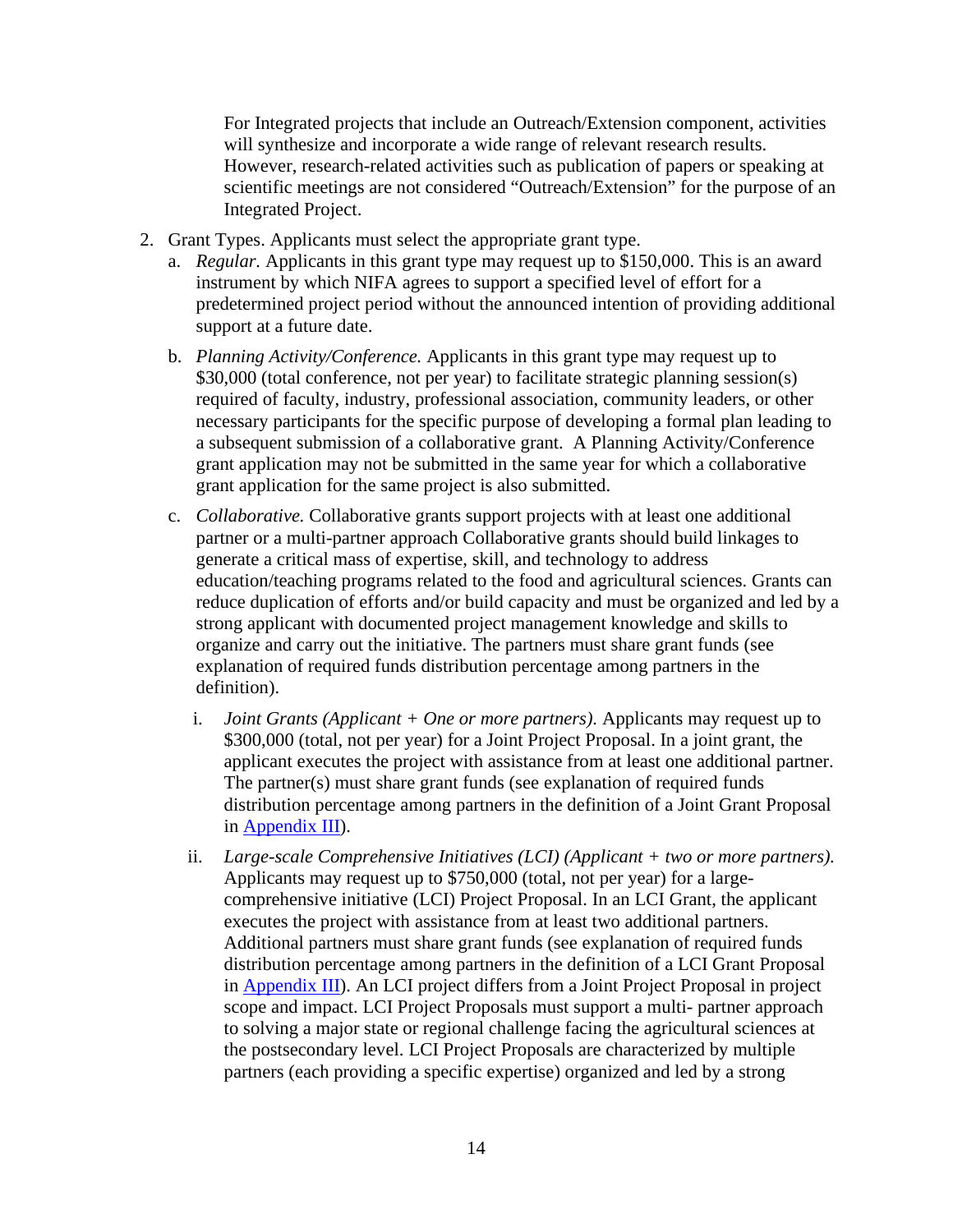applicant with documented project management ability to organize and carry out the initiative.

Note: LCI Projects must include both the Research & Related Budget and the Research & Related Subaward Budget Attachment Forms. The forms must clearly identify the total grant funding anticipated for the applicant and each partner to demonstrate the required sharing percentage. All expenditures for the applicant and all partners must be further itemized in the Budget Justification.

LCI Project Proposal funds do not have to be divided equally among project years, nor do they need to be divided equally among project partners. LCI projects must include a statement on expected impacts of the project as well as an Evaluation Plan to measure success.

#### <span id="page-14-0"></span>**D. Ethical Conduct of Funded Projects**

In accordance with sections [2, 3, and 8 of 2 CFR Part 422,](https://www.ecfr.gov/cgi-bin/text-idx?SID=62d65a8b49671dbbe21a70f9d1e6c4d6&mc=true&node=pt2.1.422&rgn=div5) institutions that conduct USDAfunded extramural research must foster an atmosphere conducive to research integrity, bear primary responsibility for prevention and detection of research misconduct, and maintain and effectively communicate and train their staff regarding policies and procedures. In the event an application to NIFA results in an award, the Authorized Representative (AR) assures, through acceptance of the award that the institution will comply with the above requirements. Award recipients must, upon request, make available to NIFA the policies, procedures, and documentation to support the conduct of the training. See [Responsible and Ethical Conduct of](https://nifa.usda.gov/responsible-and-ethical-conduct-research) [Research](https://nifa.usda.gov/responsible-and-ethical-conduct-research) for further information.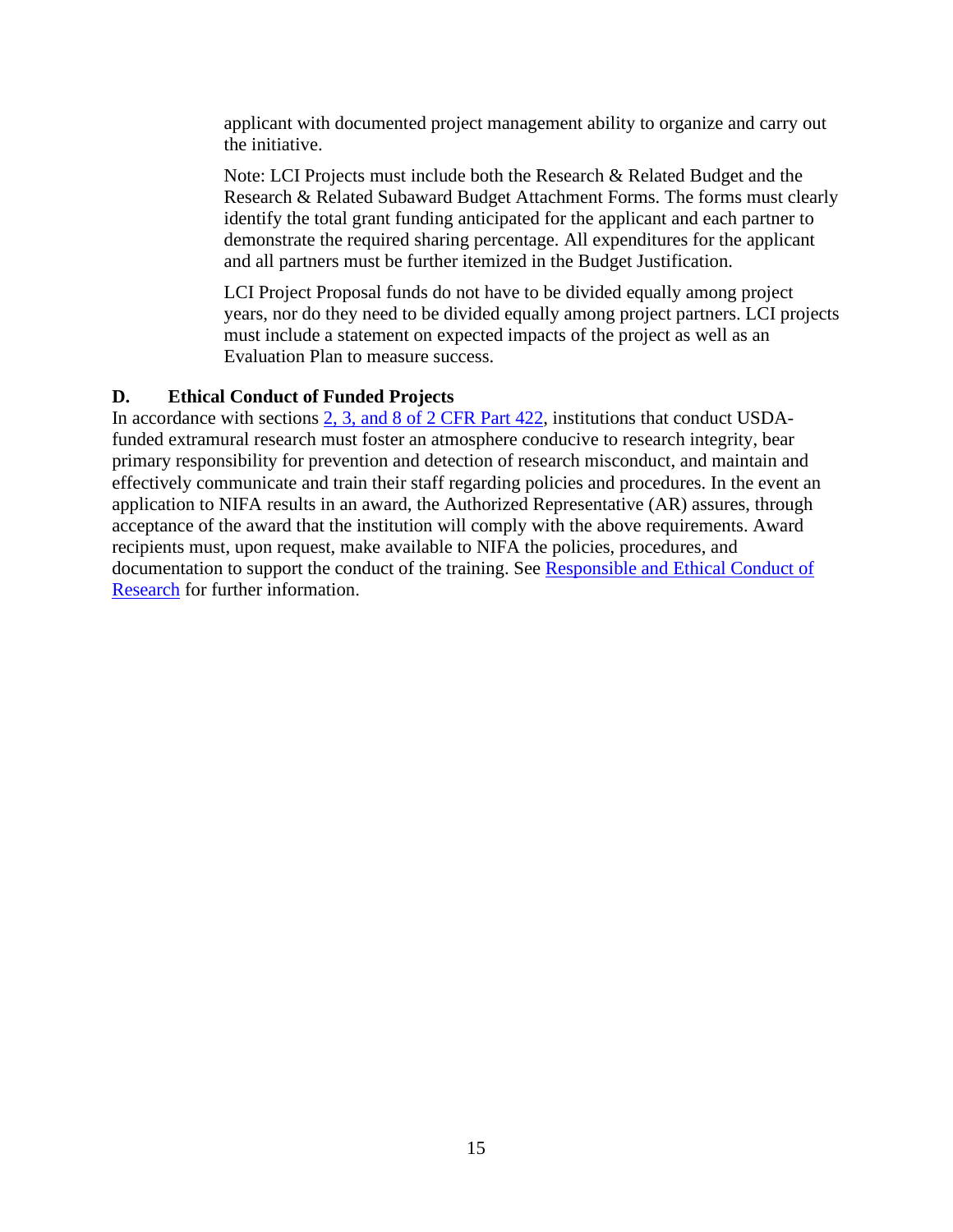# <span id="page-15-0"></span>**PART III. ELIGIBILITY INFORMATION**

#### <span id="page-15-1"></span>**A. Eligibility Requirements**

Applicants for the NLGCA must meet all the requirements discussed in this RFA. Applications may only be submitted by a Non-Land Grant College of Agriculture (NLGCAs) certified as such by the NIFA at the time of application. A current list of NLGCA's certified by NIFA can be found at the [NLGCA List Resource webpage.](https://nifa.usda.gov/resource/nlgca-list) Award recipients may subaward to organizations not eligible to apply to this grants program, providing such organizations are necessary for the conduct of the project. All institutions certified as NLGCA prior to December 21, 2018 must reapply for certification and meet the new criteria for NLGCA certification contained in the [Federal Register](https://www.federalregister.gov/documents/2019/05/16/2019-10105/designation-as-a-non-land-grant-college-of-agriculture?utm_content=&utm_medium=email&utm_name=&utm_source=govdelivery&utm_term=) Notice.

In order for an institution to qualify as a NLGCA, it must be a public college or university offering a baccalaureate or higher degree in the study of agricultural sciences, forestry, or both, which is any of the 32 specified Areas of Study: Agricultural and domestic animal services; Agricultural and extension education services; Agricultural and food products processing; Agricultural business and management; Agricultural communication or agricultural journalism; Agricultural economics; Agricultural engineering; Agricultural mechanization; Agricultural production operations; Agricultural public services; Agriculture; Animal sciences; Applied horticulture or horticulture operations; Aquaculture; Equestrian/Equine Studies; Floriculture or floristry operations and management; Food science; Forest sciences and biology; Forestry; Greenhouse operations and management; International agriculture; Natural resource economics; Natural resources management and policy; Natural resources or conservation; Ornamental horticulture; Plant nursery operations and management; Plant sciences; Range science and management; Soil sciences; Turf and turfgrass management; Urban forestry; and Wood science and wood products or pulp or paper technology. If you are not sure if you are eligible to request NLGCA designation, you can look at the [NLGCA Eligibility Flow Chart.](https://nifa.usda.gov/resource/nlgca-eligibility-flow-chart)

In addition, Section 7102 of the Agriculture Improvement Act of 2018 removed the opt-in, optout language that had previously required Hispanic Serving Agricultural Colleges and Universities (HSACU) and McIntire-Stennis Colleges and Universities to relinquish that status if they wanted to pursue NLGCA designation. There are no longer any such limitations.

To request that NIFA provide certification of NLGCA status, an Authorized Representative must go to the [Non-Land-Grant University designation webpage](https://nifa.usda.gov/webform/request-non-land-grant-college-agriculture-designation) and submit a [NLGCA](https://nifa.usda.gov/sites/default/files/resource/NLGCA-Certification-Memo-20200727.pdf) Certification Memo indicating the institution meets the NLGCA qualifications. Within 30 days of submission, NIFA will provide the administrative point of contact specified on the request, with a certification of NLGCA designation or a response indicating why the request for certification is being denied.

For the purposes of this program, the individual branches of a college or university that are separately accredited as degree-granting institutions as indicated per the Official List of Certified Non-Land Grant Colleges of Agriculture, are treated as separate institutions, and are therefore eligible to apply for NLGCA Program awards. Separate branches or campuses of a college or university that are not individually accredited as degree-granting institutions are not treated as separate institutions and are therefore not eligible to submit an application. Accreditation must be conferred by an agency or association recognized by the Secretary of the U.S. Department of Education.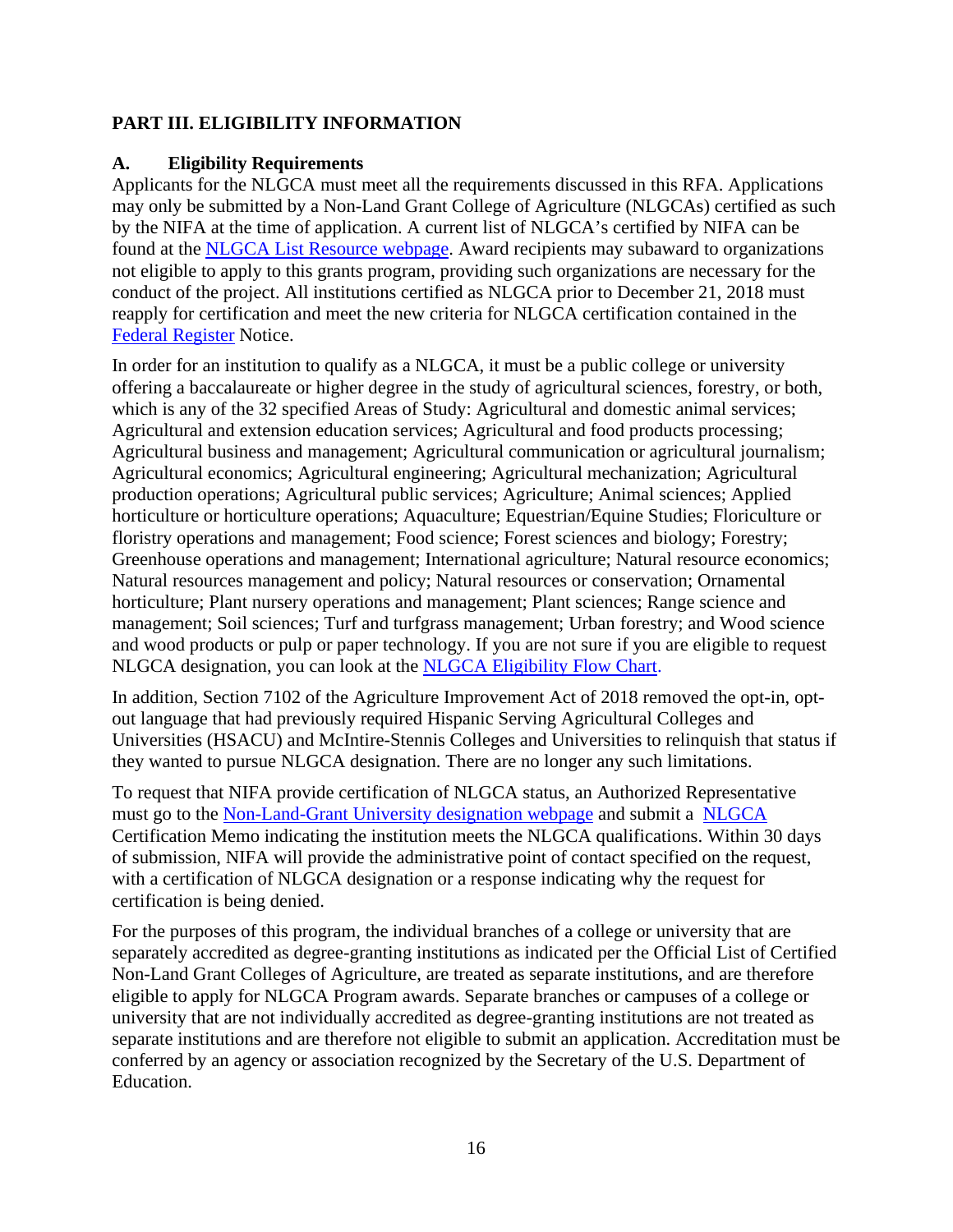NLGCA applicants may submit (as the lead applicant) any number of applications in response to this RFA; however, your institution will be limited to a maximum of two grant awards as the lead (applicant) institution. Your institution may participate in any number of NLGCA-funded projects as a partner institution in any given year. However, a Project Director is limited to one funded project, for which they are the lead Project Director in the FY competition.

**Failure to meet the eligibility criteria by the application deadline may result in exclusion from consideration or, preclude NIFA from making an award**. For those new to Federal financial assistance, NIFA's [Grants Overview](https://nifa.usda.gov/resource/grants-overview) provides highly recommended information about grants and other resources to help understand the Federal awards process.

*Duplicate or Multiple Submissions* – duplicate or multiple submissions of the same application are not allowed to different programs. Duplicate or substantially similar applications that are submitted concurrently for review by more than one program will be excluded from consideration. For those new to Federal financial assistance, NIFA's [Grants Overview](https://nifa.usda.gov/resource/grants-overview) provides highly recommended information about grants and other resources to help understand the Federal awards process.

# <span id="page-16-0"></span>**B. Cost Sharing or Matching**

<span id="page-16-1"></span>*No Match Required* - The NLGCA has *NO* matching requirement. NIFA will not factor matching resources into the review process as an evaluation criterion.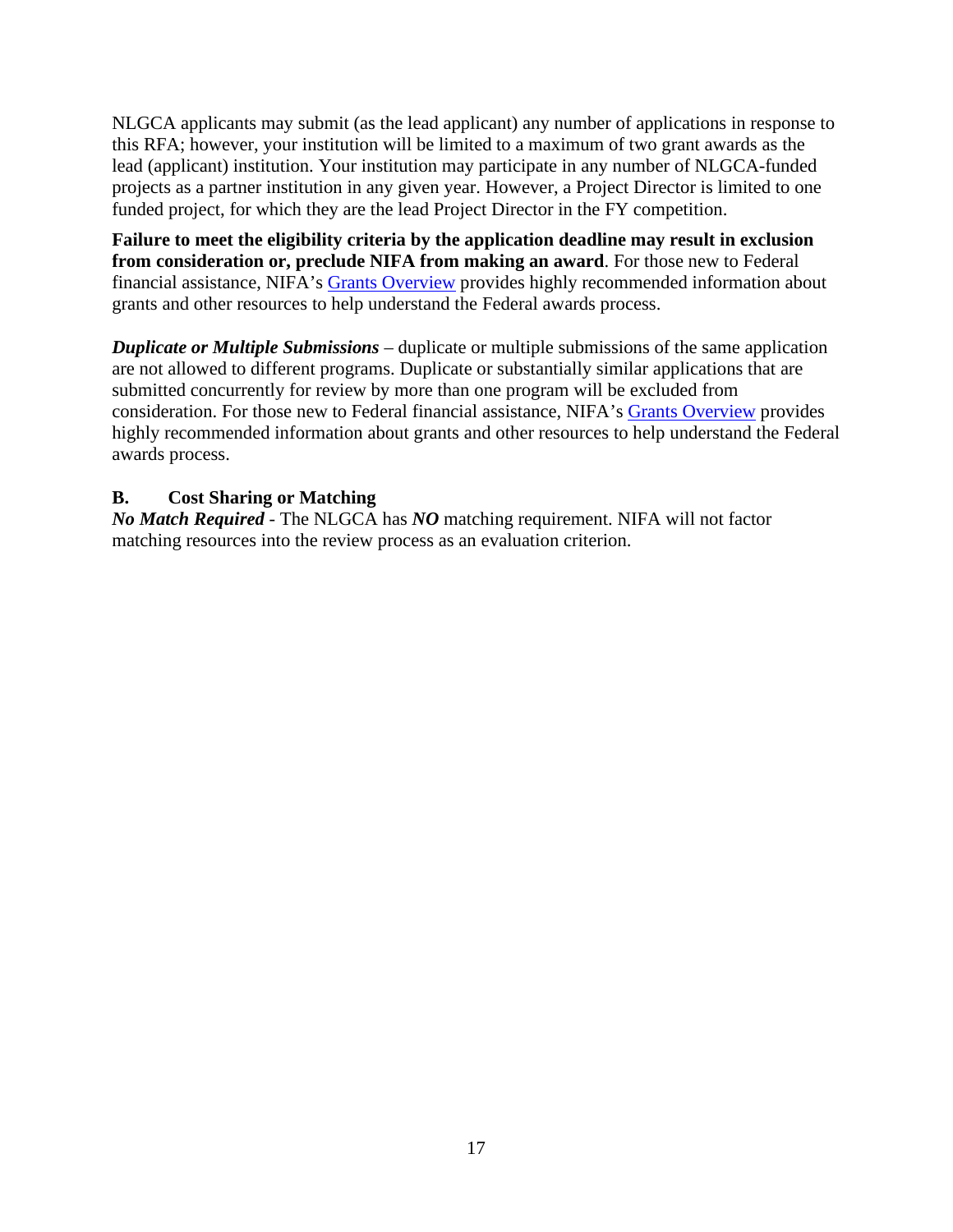# <span id="page-17-0"></span>**PART IV. APPLICATION AND SUBMISSION**

# <span id="page-17-1"></span>**A. Method of Application**

Applicants must apply to this RFA electronically; no other method or response is accepted. The electronic application for this RFA and additional resources are available on [Grants.gov](https://www.grants.gov/) and [Grants 101.](https://www.grants.gov/web/grants/learn-grants/grants-101/pre-award-phase.html/) **Table 3** provides instructions on how to obtain an electronic application. **Part II § 1** of the [NIFA Grants.gov Application Guide](https://apply07.grants.gov/apply/opportunities/instructions/PKG00249520-instructions.pdf) (Application Guide) contains detailed information regarding the [Grants.gov](https://www.grants.gov/) registration process.

| <b>Steps</b>              | <b>Action</b>                                                                                                             |
|---------------------------|---------------------------------------------------------------------------------------------------------------------------|
| <b>Step One: Register</b> | <i>New Users</i> to Grants.gov must register early with Grants.gov prior to<br>submitting an application (Register Here). |
| <b>Step Two:</b>          | Download and Install Adobe Reader (see Adobe Software Compatibility                                                       |
| <b>Download Adobe</b>     | for basic system requirements)                                                                                            |
| <b>Step Three: Find</b>   | Using this funding opportunity number USDA-NIFA-NLGCA-008581,                                                             |
| <b>Application</b>        | search for application here: Opportunity Package.                                                                         |
| <b>Step Four: Assess</b>  | Contact an AR prior to starting an application to assess the                                                              |
| <b>Readiness</b>          | organization's readiness to submit an electronic application.                                                             |

#### <span id="page-17-3"></span>**Table 3.** Steps to Obtain Application Materials

#### <span id="page-17-4"></span>**Table 4**: Help and Resources

| <b>rapic</b> +. Ticip and resources               |                                                  |
|---------------------------------------------------|--------------------------------------------------|
| <b>Grants.gov Support</b>                         | <b>NIFA Support</b>                              |
| <b>Grants.gov Online Support</b>                  | Email: grantapplication questions @usda.gov      |
| Telephone support: 800-518-4726 Toll-Free         |                                                  |
| or 606-545-5035                                   | Key Information: Business hours: Monday          |
|                                                   | thru Friday, $7a.m. - 5p.m. ET$ , except federal |
| Email support: support@grants.gov                 | holidays                                         |
| <b>Self-service customer-based support:</b>       |                                                  |
| <b>Grants.gov iPortal</b>                         |                                                  |
|                                                   |                                                  |
| <b>Key Information: Customer service business</b> |                                                  |
| Hours 24/7, except federal holidays.              |                                                  |

# <span id="page-17-2"></span>**B. Content and Form of the Application**

The [Application Guide](https://apply07.grants.gov/apply/opportunities/instructions/PKG00249520-instructions.pdf) is part of the corresponding application package for this RFA. The RFA overrides the [Application Guide](https://apply07.grants.gov/apply/opportunities/instructions/PKG00249520-instructions.pdf) if there is a discrepancy between the two documents. NIFA will accept subsequent submissions to an application until the application deadline. However, applicants that do not meet the application requirements, to include partial applications, risk being excluded from NIFA's review. NIFA will assign a proposal number to all applications that meet the requirements of this RFA. Applicants must refer to the proposal number when corresponding with NIFA. **Table 5** outlines other key instructions for applicants.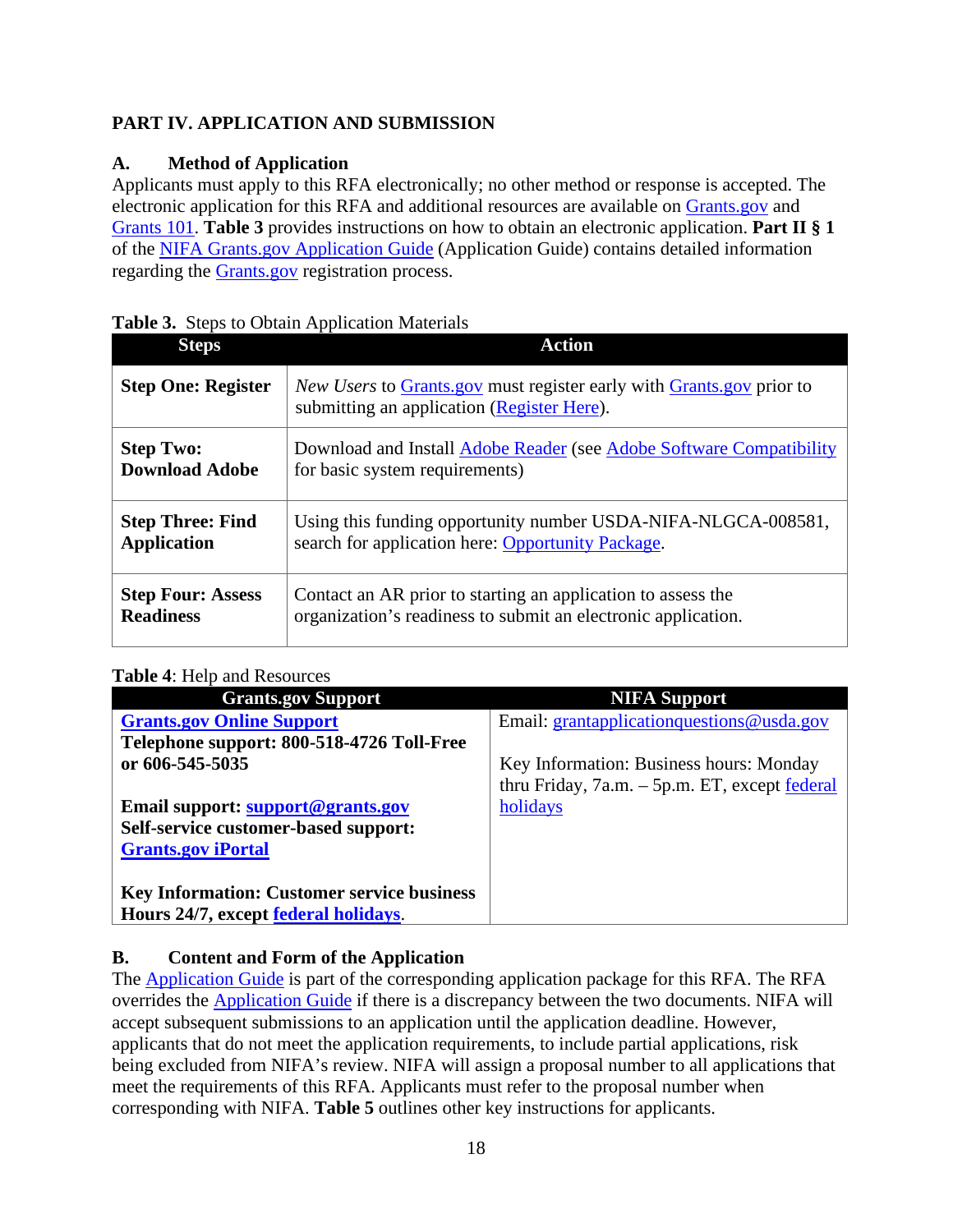#### <span id="page-18-0"></span>**Table 5**: Key Application Instructions

| <b>Instruction</b>                                                                                                                              | <b>References</b><br>(All references are to the<br><b>Application Guide</b> ) |
|-------------------------------------------------------------------------------------------------------------------------------------------------|-------------------------------------------------------------------------------|
| Attachments must be in a portable document format (PDF)<br>format.                                                                              | Part III § 3                                                                  |
| Check the manifest of submitted files to verify attachments<br>are in the correct format.                                                       | Part III $§$ 6.1                                                              |
| Conduct an administrative review of the application before<br>submission.                                                                       | Part VII                                                                      |
| Follow the submission instructions.                                                                                                             | Part IV § 1.5                                                                 |
| Provide an accurate email address, where designated, on<br>the SF-424 R&R.                                                                      | Part IV § 1.5                                                                 |
| <b>Contact the Grants.gov</b> helpdesk for technical support and<br>keep a record of the correspondence.                                        | N/A                                                                           |
| Contact NIFA if applicant does not received<br>correspondence from NIFA regarding an application within<br>30 days of the application deadline. | N/A                                                                           |

*SF 424 R&R Cover Sheet*. See **Part V § 2** and **Part V § 2.17**of the [Application Guide](https://apply07.grants.gov/apply/opportunities/instructions/PKG00249520-instructions.pdf) for the required certifications and assurances.

#### *SF 424 R&R Project/Performance Site Location(s)*. See **Part V § 3** of the [Application Guide.](https://apply07.grants.gov/apply/opportunities/instructions/PKG00249520-instructions.pdf)

#### **R&R Other Project Information Form. See Part V § 4** of the **Application Guide**.

1. Field 7. Project Summary (PS)/Abstract. The 250-word PS must show how the project goals align with the project goals of the NLGCA and should indicate project type (research, education, extension or integrated) and the relevant need area. The summary should also include one or two codes from the following list of discipline codes (if your project includes an international component you must include I as one of the codes). See **Part V § 4.7** of the **Application Guide** for instructions and suggested templates.

<span id="page-18-1"></span>

| Code        | <b>Discipline</b>                                                                                     |
|-------------|-------------------------------------------------------------------------------------------------------|
| A           | <b>Animal Sciences</b>                                                                                |
| B           | Related Biological Sciences (includes General/Basic Biotechnology, Biochemistry,<br>and Microbiology) |
| $\mathbf C$ | Conservation and Renewable Natural Resources (includes Forestry)                                      |
| D           | Soil Sciences                                                                                         |
| E           | Agricultural/Biological Engineering                                                                   |
| F           | Food Science/Technology and Manufacturing                                                             |
| G           | General Food, agricultural and human sciences (includes multidisciplinary projects)                   |
| $\bf H$     | Human Sciences/Family and Consumer Sciences (excludes Human Nutrition)                                |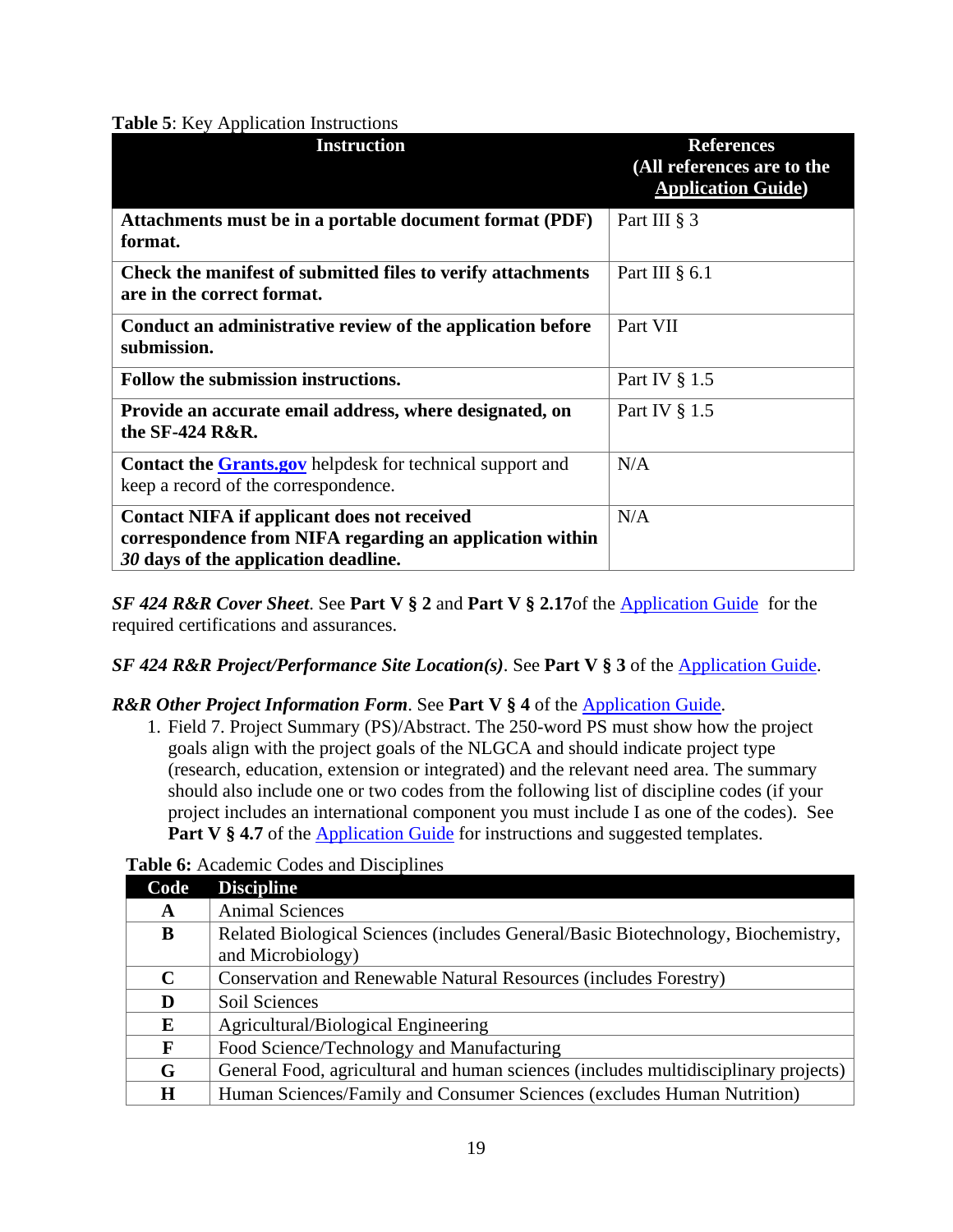|    | International Education/Research (enhancement of U.S. programs)             |
|----|-----------------------------------------------------------------------------|
| Л. | Entomology – Animal                                                         |
| L  | <b>Environmental Sciences/Management</b>                                    |
| M  | Agribusiness (includes Management, Marketing, and Agricultural Economics)   |
| N  | <b>Human Nutrition</b>                                                      |
| O  | Other (Describe only if not listed above)                                   |
| P  | <b>Plant Sciences and Horticulture</b>                                      |
| 0  | Aquaculture                                                                 |
| S  | Agricultural Social Sciences (includes Agricultural Education, Agricultural |
|    | Communications, and Rural Sociology)                                        |
| т  | Entomology – Plant                                                          |
| V  | Veterinary Medicine/Science                                                 |
| W  | <b>Water Science</b>                                                        |

Field 8. Project Narrative (PN). The PN must not exceed a total page limit of 25 pages. The total page limit will include *double spaced* pages of written text, figures, and tables (the font size for tables should be no smaller than 11points, Times New Roman). Tables could be single-spaced. The page limits outlined here ensure fair and equitable competition. Appendices to the PN are allowed if they are directly germane to the proposed project. Do not add appendices to circumvent the page limit. The PN must include all the following:

- a. Introduction; Include a clear statement of the long-term goal(s) and supporting objectives of the proposed activities. Summarize the body of knowledge or other past activities that substantiate the need for the proposed project. Describe ongoing or recently completed significant activities that relate to the proposed project including the work of key project personnel. Include preliminary data/information pertinent to the proposed project. In addition, this section is to include in-depth information on the following, when applicable:
	- i. Estimates of the magnitude of the issues and the relevance to stakeholders and ongoing state-federal food and agricultural research, education, and extension programs.
	- ii. Reasons for performing the work at the proposing institution; and
	- iii. If international activities are included in this application, you must describe the indicators you will use to assess proposed international activities (e.g., partnerships, exchanges, travel); see [Part I. B.](#page-5-2)
- b. Objectives: All applications must include a statement(s) of specific aims of the proposed effort in clear, concise, complete, and logically arranged terms.
- c. Methods: explicitly state the procedures or methodology you will apply to the proposed effort. This section is to include, but not necessarily be limited to, descriptions of:
	- i. Stakeholder involvement in problem identification, planning, implementation, and evaluation.
	- ii. Proposed project activities listed sequentially.
	- iii. Techniques to be employed in this project, including their feasibility and rationale.
	- iv. Expected results.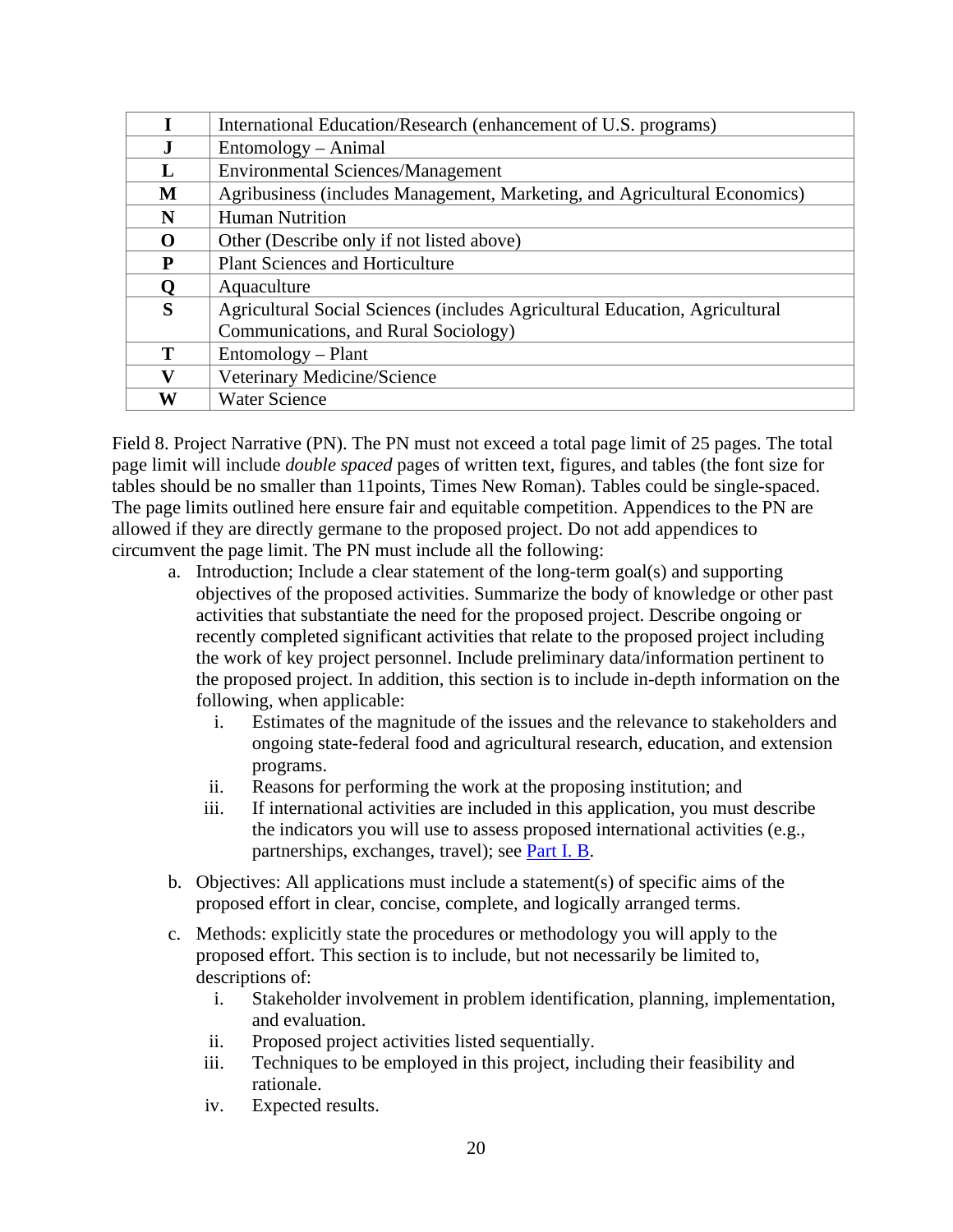- v. How extension and education activities will be evaluated.
- vi. How data will be analyzed or interpreted.
- vii. Plans to communicate results to stakeholders and the public.
- viii. Pitfalls that might be encountered; and
- ix. Limitations to proposed procedures
- d. Project Timetable: The proposal outline is to include all important phases as a function of time, year by year, for the entire project, including periods beyond the grant funding period.
- e. Evaluation Plan: All projects, with the exception of planning grants, must have an evaluation plan as part of the Project Narrative (see [Part IV, B\)](#page-17-2). The evaluation plan must include both a strategy for monitoring the project as it evolves (to provide feedback to guide these efforts), as well as a strategy for evaluating the effectiveness of the project in achieving its goals and for identifying positive and negative findings when the project is completed.

The project budget must contain funding to either hire an outside project evaluator, or to present convincing evidence that an appropriate evaluator is already on staff and available to provide assistance with assessment and evaluation throughout the life of the project. As a guide, up to 10 percent of grant funds may be used to support this purpose.

The evaluation results will be reported both annually and in the final performance report [\(Part VI.\)](#page-26-2). In addition to other measures that are project specific, the evaluation must include:

- i. Student/faculty or other stakeholder learning and engagement.
- ii. The number of students/faculty or other stakeholders impacted by the project as a result of the proposed activities, either directly (through stipends, experiential learning opportunities, workshops, teaching experiences, etc.) or indirectly (through taking a developed course or program or participating in a recruitment or retention program).
- iii. A summation of who benefited the most (and the least) from the project
- iv. An explanation of what revisions, improvements, or enhancements you would make, funding permitting, to increase the value of this project in the future; and
- v. Ideas about how to make projects like yours more cost-effective.
- f. Logic Model: Applications must include a logic model detailing the activities, outputs, and outcomes of the proposed project. This information should be formatted into a logic model chart. The logic model planning process is a tool that should be used in developing projects before writing the proposal. Up to two additional pages are allowed for this information. More information and resources related to the logic model planning process are provided at [Logic model Planning Process.](https://nifa.usda.gov/resource/logic-model-planning-process)
- g. Response to Previous Review (if Applicable); This requirement only applies to Resubmitted Applications or Resubmitted Renewal Applications as described in [Part](#page-8-2) [II, B.](#page-8-2) The Project Narrative attachment is to include two components: 1) a one-page response to the previous review (containing the previous proposal number in the first line) titled "Response to Previous Review" as the first page of the attachment and 2)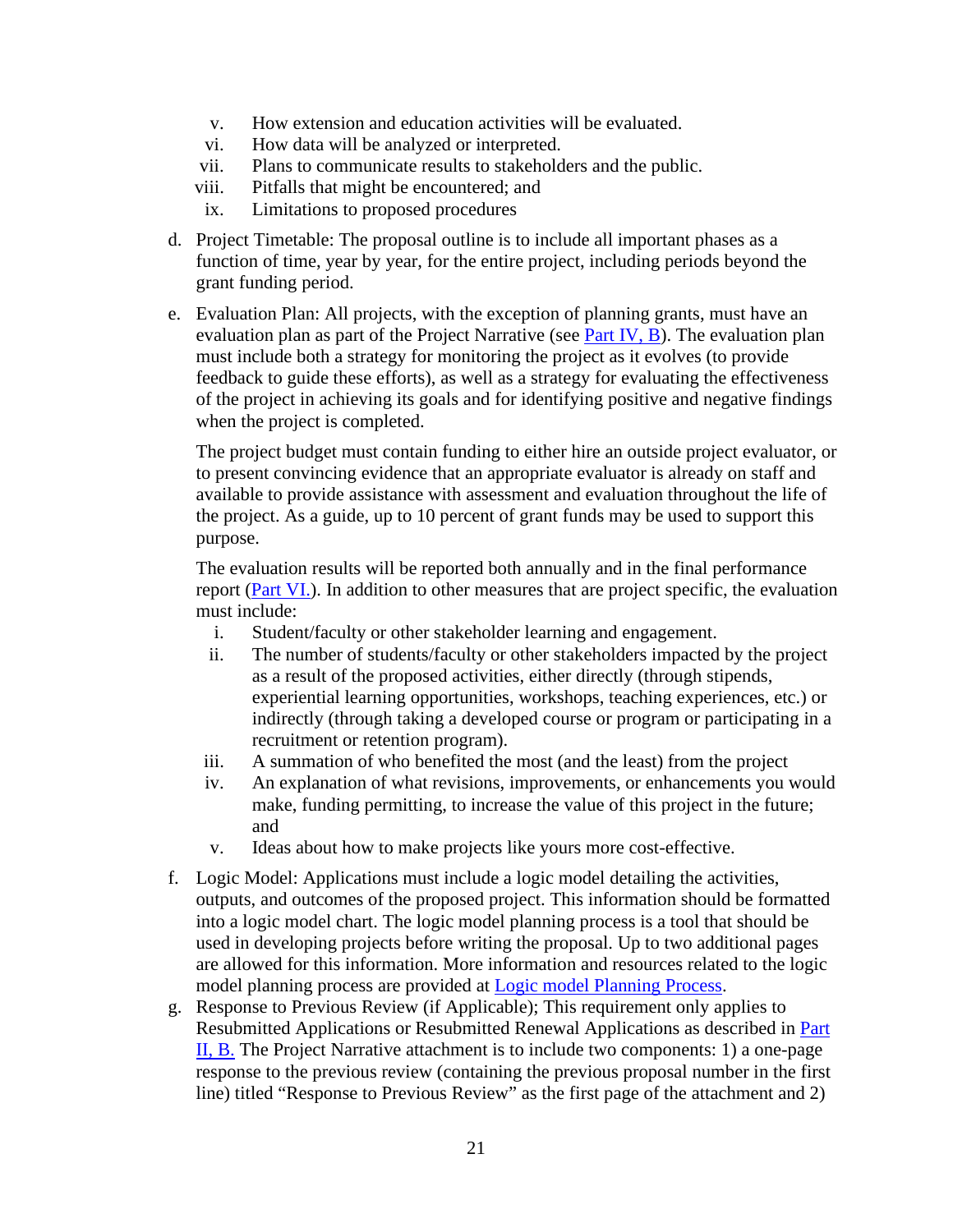the **25** page Project Narrative, as required (see [Part IV\).](#page-16-1) The one-page "Response to Previous Review" does not count against the **25** page limit of the Project Narrative.

2. Field 12, Add Other Attachments. See **Part V § 4.12** of the [Application Guide.](https://apply07.grants.gov/apply/opportunities/instructions/PKG00249520-instructions.pdf) *Expected Outcomes – PDF Attachment***.** Title the attachment "Expected Outcomes" in the document header and save file as "ExpectedOutcomes." Please use a format, similar to what is provided below, to submit expected impacts and attach it as the last page of the application. This data will be requested when a grant is recommended for an award. A fillable version of this document can be found on the [NIFA expected impacts forms](https://nifa.usda.gov/resource/recommended-format-submitting-expected-impacts) [resource page.](https://nifa.usda.gov/resource/recommended-format-submitting-expected-impacts)

<span id="page-21-0"></span>

| Primary Project Function: (Choose one)                                                                                                                                                                               |                   |                                                                                                                                                                                                                                                                                  |                  |                    |  |
|----------------------------------------------------------------------------------------------------------------------------------------------------------------------------------------------------------------------|-------------------|----------------------------------------------------------------------------------------------------------------------------------------------------------------------------------------------------------------------------------------------------------------------------------|------------------|--------------------|--|
|                                                                                                                                                                                                                      | <b>EDUCATION:</b> | <b>EXTENSION:</b>                                                                                                                                                                                                                                                                | <b>RESEARCH:</b> |                    |  |
| DATA FOR HEC, SPECA, NLGCA, WAMS, PD-STEP                                                                                                                                                                            |                   |                                                                                                                                                                                                                                                                                  |                  |                    |  |
|                                                                                                                                                                                                                      |                   | Expected outcomes during entire grant period                                                                                                                                                                                                                                     |                  | Expected<br>Number |  |
| Number of products to be developed through grant funds during the grant period (i.e.,<br>$1_{-}$<br>curricula, academic programs, recruitment/retention programs, materials, experiential<br>learning opportunities) |                   |                                                                                                                                                                                                                                                                                  |                  |                    |  |
| 2.                                                                                                                                                                                                                   |                   | Number of faculty supported by this grant for professional development during the grant<br>period: participation in sabbaticals, workshops, conferences, etc.                                                                                                                    |                  |                    |  |
| 3.                                                                                                                                                                                                                   | assistantships).  | Number of students who will indirectly benefit from the products produced from the grant<br>during the grant period (i.e., using the curriculum/instrumentation, enrolled in the program,<br>recruited or retained but not paid by the grant using scholarships, fellowships and |                  |                    |  |

**Figure 1**: Expected Outcomes

*R&R Senior/Key Person Profile (Expanded)*. See **Part V § 5** of the [Application Guide](https://apply07.grants.gov/apply/opportunities/instructions/PKG00249520-instructions.pdf) for profile requirements, details about the biographical sketch, and suggested support templates.

*Biographical Sketch* - The following are additional instructions of information to include:

- 1. Author identifier [\(ORCID\)](https://orcid.org/) of the researcher if available.
- 2. Digital Object Identifier (DOI) of all publications where possible.

You may also include a list of data publications or published data products relevant to the proposed project, following recommended data citation format.

*R&R Personal Data*. This information is voluntary and is not a precondition of award (see **Part V § 6** of the [Application Guide\)](https://apply07.grants.gov/apply/opportunities/instructions/PKG00249520-instructions.pdf).

#### *R&R Budget*. See **Part V § 7** of the [Application Guide.](https://apply07.grants.gov/apply/opportunities/instructions/PKG00249520-instructions.pdf)

During the tenure of a grant, PDs must attend at least one National Project Director's meeting in Kansas City, Missouri, or any other announced location, if organized. The purpose of the meeting will be to discuss project and grant management, opportunities for collaborative efforts, future directions for education reform, and opportunities to enhance dissemination of exemplary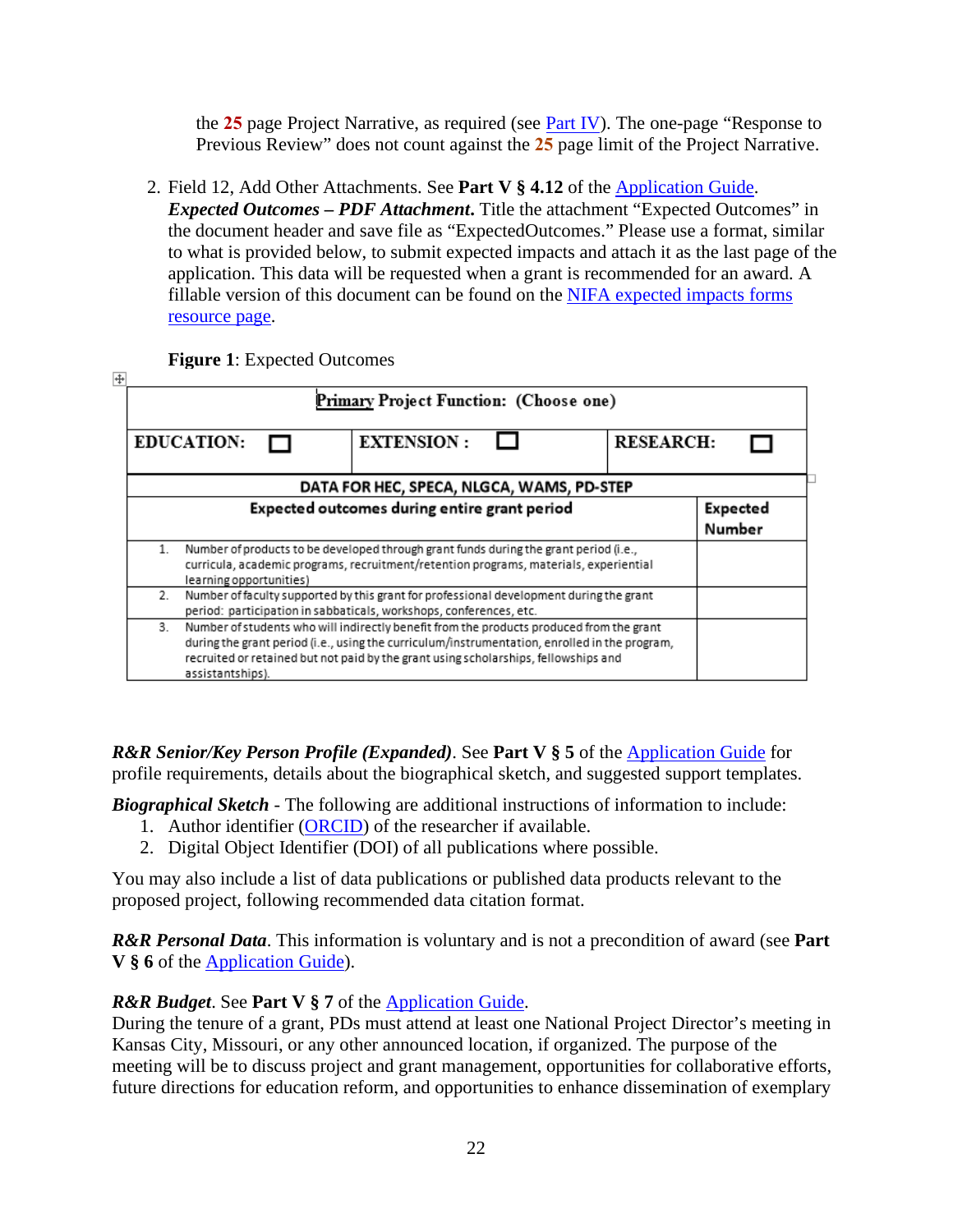end products/results of the projects. Reasonable travel expenses to attend this meeting must be included in the application's budget under travel expenses.

- 1. Match If an applicant concludes that the matching requirements described under [Part III](#page-16-0)  [§ B](#page-16-0) of this RFA is not applicable to them; the applicant must include an explanation of their conclusion in the *budget justification*. NIFA will consider this justification when determining final matching requirements or if required matching can be waived. NIFA retains the right to make final determinations regarding matching requirements. Grants that require matching funds as specified under [Part III § B](#page-16-0) of this RFA must list in their *budget justification* the matching sources, the identification of the entity(ies) providing the match, and the total pledged amount. A written verification of commitments of matching support (a pledge agreement) is not required. However, applicants are subject to the documentation, valuing and reporting requirements, as specified in [2 CFR Part 200, "Uniform Administrative Requirements, Cost Principles,](https://www.ecfr.gov/cgi-bin/text-idx?SID=39448527cdd5ebd0a063b91b8b44f0f5&mc=true&node=pt2.1.200&rgn=div5)  [and Audit Requirements for Federal Awards \(the Uniform Guidance\),](https://www.ecfr.gov/cgi-bin/text-idx?SID=39448527cdd5ebd0a063b91b8b44f0f5&mc=true&node=pt2.1.200&rgn=div5)" and [7 CFR 3430,](https://www.ecfr.gov/cgi-bin/text-idx?SID=d50471a1574110b58baa32ff1a2c7818&mc=true&node=pt7.15.3430&rgn=div5)  ["Competitive and Noncompetitive Non-Formula Federal Assistance Programs –](https://www.ecfr.gov/cgi-bin/text-idx?SID=d50471a1574110b58baa32ff1a2c7818&mc=true&node=pt7.15.3430&rgn=div5) General [Award Administrative Provisions.](https://www.ecfr.gov/cgi-bin/text-idx?SID=d50471a1574110b58baa32ff1a2c7818&mc=true&node=pt7.15.3430&rgn=div5)"
- 2. Indirect costs (IDC) See Part IV  $\S$  C of this RFA for funding restrictions regarding indirect cost, and **Part V 7.9** of the [Application Guide](https://apply07.grants.gov/apply/opportunities/instructions/PKG00249520-instructions.pdf) for additional information.

*Data Management Plan*. A DMP is required for this program. Applicants should clearly articulate how the project director (PD) and co-PDs plan to manage and disseminate the data generated by the project. The DMP will be considered during the merit review process (see [Part](#page-24-2)  [V § B](#page-24-2) of this RFA, Part III § 3.1 of the [Application Guide](https://apply07.grants.gov/apply/opportunities/instructions/PKG00249520-instructions.pdf) and NIFA's Data [Management Plan\)](https://nifa.usda.gov/resource/data-management-plan-nifa-funded-research-projects).

# *Supplemental Information Form*. See **Part VI § 1** of the [Application Guide.](https://apply07.grants.gov/apply/opportunities/instructions/PKG00249520-instructions.pdf)

- 1. Field 2. Program to which the applicant is applying. Enter the program name Capacity Building Grants for Non-Land Grant Colleges of Agriculture and the program code NLGCA. Accurate entry is critical.
- 2. Field 8. Conflict of Interest List. See **Part VI § 1.8** of the [Application Guide.](https://apply07.grants.gov/apply/opportunities/instructions/PKG00249520-instructions.pdf)

*Representations Regarding Felony Conviction and Tax Delinquent Status for Corporate Applicants*. This is required for corporate applicants. See **Part VI § 2** of the [Application Guide](https://apply07.grants.gov/apply/opportunities/instructions/PKG00249520-instructions.pdf) for a description of the term, "corporation."

#### <span id="page-22-0"></span>**C. Funding Restrictions**

**Indirect Cost (IDC) not to exceed 30 percent of Total Federal Funds Awarded (TFFA) of the recipient**. Section 1462(a) and (c) of the National Agricultural Research, Extension, and Teaching Policy Act of 1977 (NARETPA) limits IDC for the overall award to 30 percent of Total Federal Funds Awarded (TFFA) under a research, education, or extension grant. The maximum IDC rate allowed under the award is determined by calculating the amount of IDC using.

- 1. the sum of an institution's negotiated indirect cost rate and the indirect cost rate charged by sub-awardees, if any; or
- 2. 30 percent of TFFA.

The maximum allowable IDC rate under the award, including the IDC charged by the subawardee(s), if any, is the lesser of the two rates.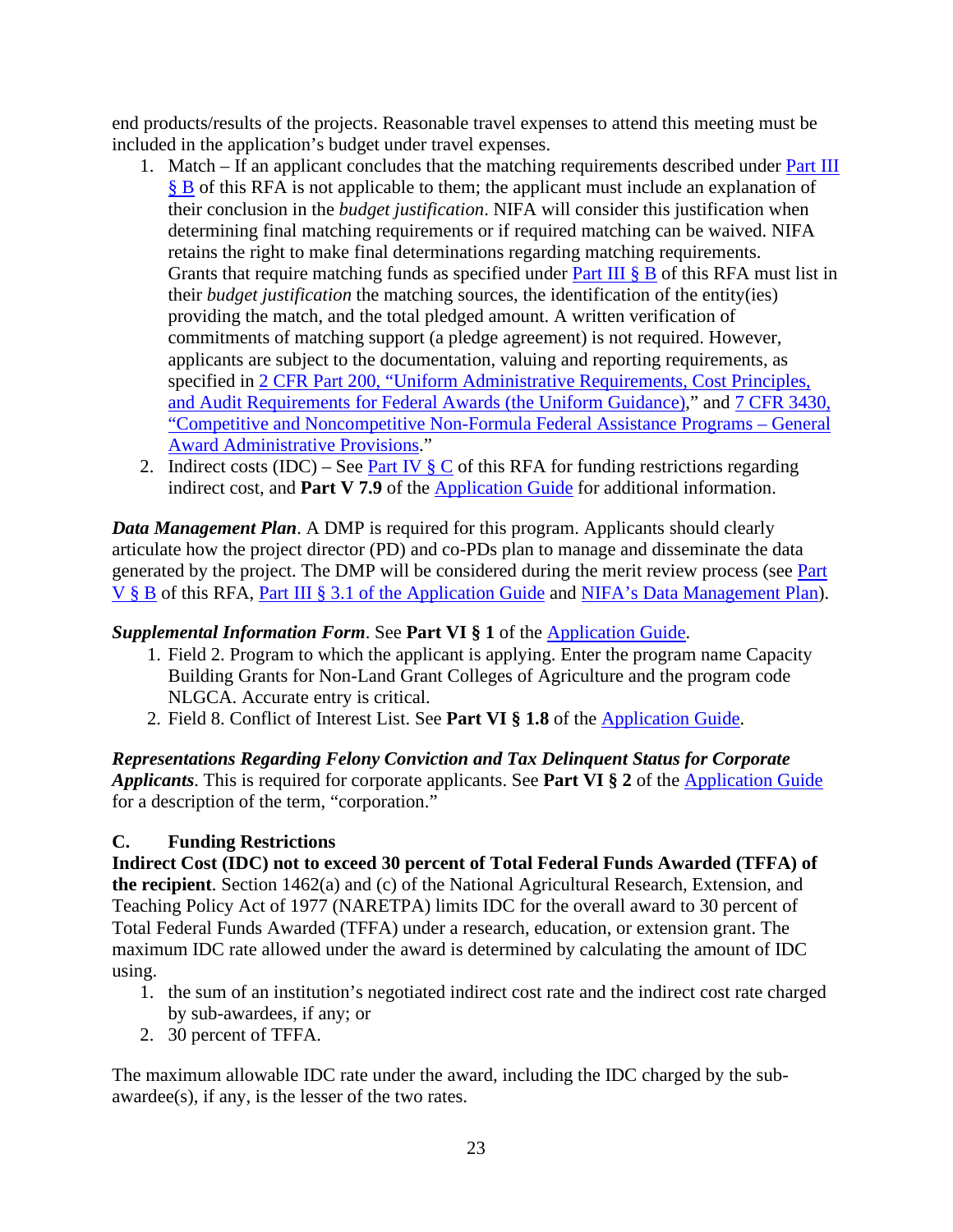If the result of number one is the lesser of the two rates, the grant recipient is allowed to charge the negotiated IDC rate on the prime award and the sub-award(s), if any. Any sub-awards would be subject to the sub-awardee's negotiated IDC rate. The sub-awardee may charge its negotiated IDC rate on its portion of the award, provided the sum of the IDC rate charged under the award by the prime awardee and the sub-awardee(s) does not exceed 30 percent of the TFFA. If the result of number two is the lesser of the two rates, then the maximum IDC rate allowed for the overall award, including any sub-award(s), is limited to 30 percent of the TFFA. That is, the IDC of the prime awardee plus the sum of the IDC charged by the sub-awardee(s), if any, may not exceed 30 percent of the TFFA.

In the event of an award, the prime awardee is responsible for ensuring the maximum indirect cost allowed for the award is not exceeded when combining IDC for the Federal portion (i.e., prime, and sub-awardee(s)) and any applicable cost-sharing. Amounts exceeding the maximum allowable IDC are considered unallowable. See sections [408](https://www.ecfr.gov/cgi-bin/text-idx?SID=555b29829789676ba7398d4d83ed357e&mc=true&node=pt2.1.200&rgn=div5#se2.1.200_1408) and [410](https://www.ecfr.gov/cgi-bin/text-idx?SID=555b29829789676ba7398d4d83ed357e&mc=true&node=pt2.1.200&rgn=div5#se2.1.200_1410) of [2 CFR 200.](https://www.ecfr.gov/cgi-bin/text-idx?SID=555b29829789676ba7398d4d83ed357e&mc=true&node=pt2.1.200&rgn=div5)

Successful applicants must not use grant funds awarded under the authority of this RFA to renovate or refurbish research, education, or extension space; purchase or install fixed equipment in such space; or to plan, repair, rehabilitate, acquire, or construct buildings or facilities.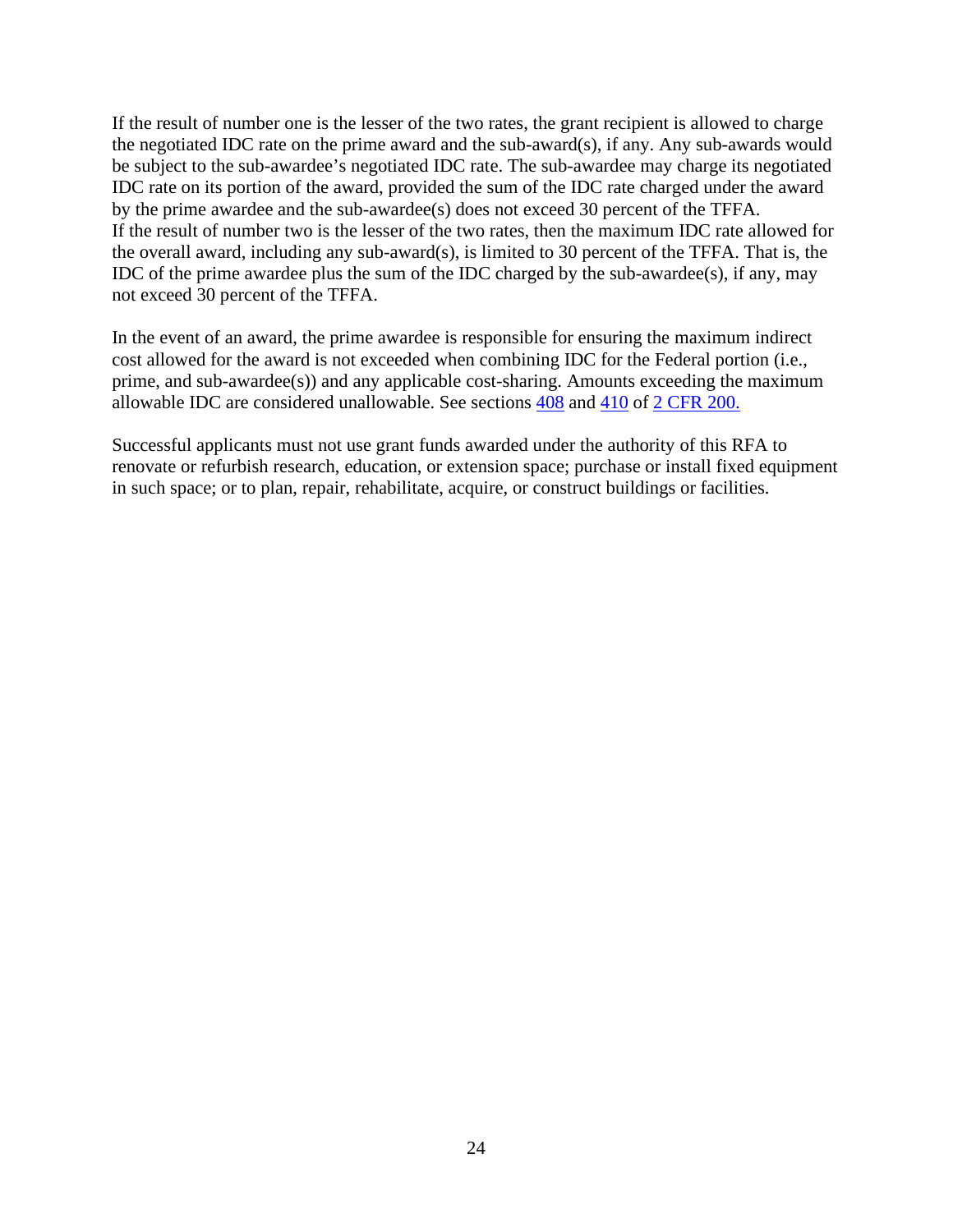# <span id="page-24-0"></span>**PART V. APPLICATION REVIEW REQUIREMENTS**

#### <span id="page-24-1"></span>**A. NIFA's Evaluation Process**

NIFA evaluates each application in a two-part process. First, we screen each application to ensure that it meets the administrative requirements set forth in this RFA. All administrative requirements must be met in order for the application to proceed to the next level of review. Second, a scientific peer-review process will be used to technically evaluate applications that have met the administrative requirements using a review panel (see [NIFA Peer Review](https://nifa.usda.gov/sites/default/files/resource/NIFA-Peer-Review-Process-for-Competitive-Grant-Applications_0.pdf)  [Process\)](https://nifa.usda.gov/sites/default/files/resource/NIFA-Peer-Review-Process-for-Competitive-Grant-Applications_0.pdf).

# **Scientific Peer Review Process:**

NIFA selects reviewers for the review panel based upon their training and experience in relevant scientific, extension, or education fields, taking into account the following factors:

- 1. the level of relevant formal scientific, technical education, or extension experience of the individual, as well as the extent to which an individual is engaged in relevant research, education, or extension activities.
- 2. the need to include experts from various areas of specialization within relevant scientific, education, or extension fields.
- 3. the need to include other experts (e.g., producers, range or forest managers/operators, and consumers) who can assess the relevance of the applications to targeted audiences and program needs.
- 4. the need to include experts from a variety of organizational types (e.g., colleges, universities, industry, state and Federal agencies, and private profit and non-profit organizations) and geographic locations.
- 5. the need to maintain a balanced composition with regard to minority and female representation and equitable age distribution; and
- 6. the need to include reviewers who can judge the practical effective usefulness of each application to producers and the general public.

After each peer review panel has completed its deliberations, the responsible program staff of NIFA will recommend that your project is either approved for support from currently available funds or declined due to insufficient funds or unfavorable review.

NIFA reserves the right to negotiate with the PD/PI and/or the submitting organization or institution regarding project revisions (e.g., reductions in the scope of work, funding level, period, or method of support) before to recommending any project for funding.

After the review process has been completed, NIFA sends copies of reviews, *not* including the reviewers' identity, and a summary (if applicable) of the review panel comments to the PD.

<span id="page-24-2"></span>*Conflicts of interest*. NIFA takes extreme care to prevent any actual or perceived conflicts of interest that may influence the review or evaluation (see [NIFA Peer Review Process for](https://nifa.usda.gov/resource/nifa-peer-review-process-competitive-grant-applications)  [Competitive Grant Applications\)](https://nifa.usda.gov/resource/nifa-peer-review-process-competitive-grant-applications).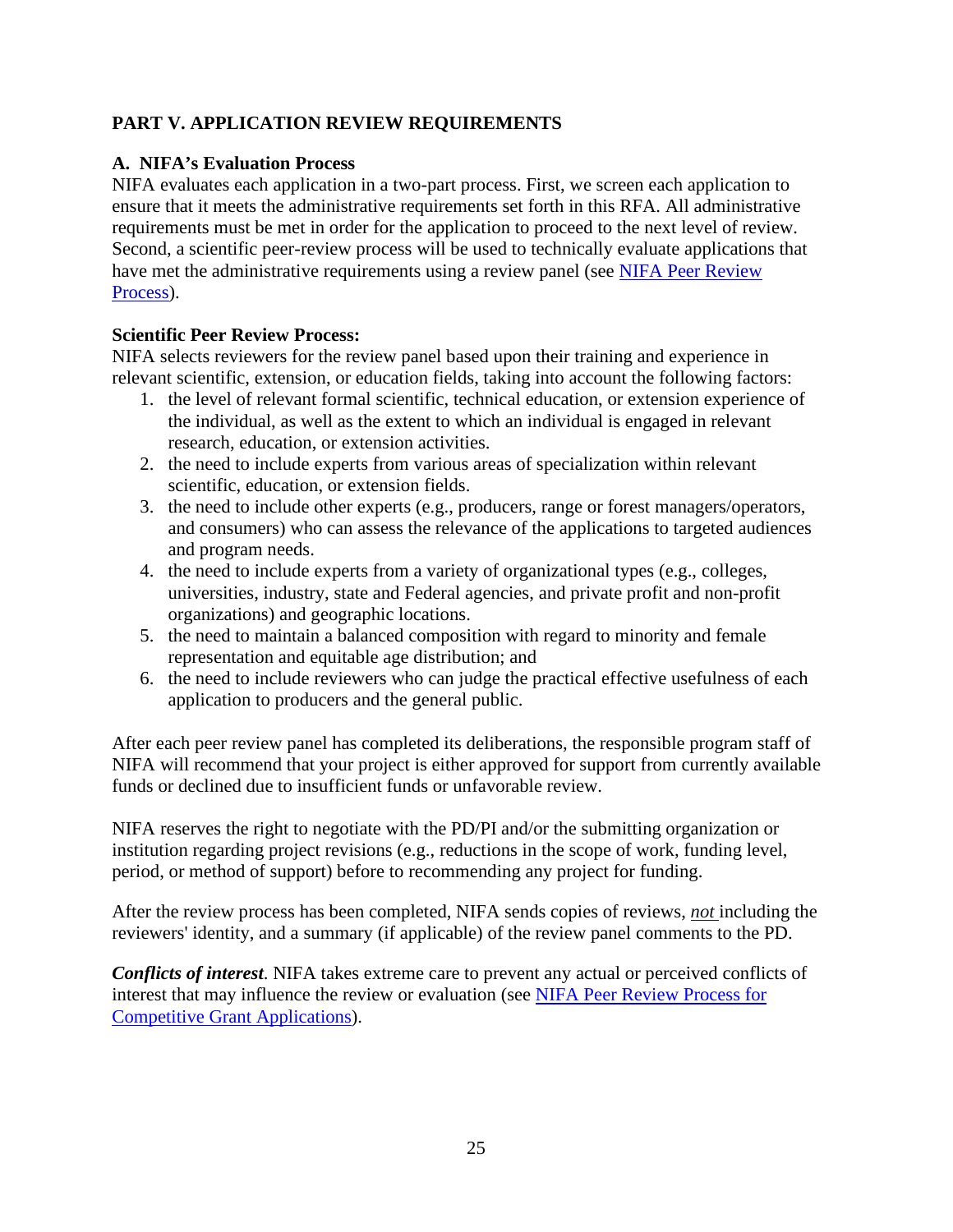#### <span id="page-25-0"></span>**B. Evaluation Criteria**

NIFA will use the following criteria to evaluate this RFA. The criteria below are not equal in merit but are listed in descending order of importance. Applications are evaluated primarily for potential for advancing the quality of Education, Research, or Outreach/Extension for the Institution, followed by the subsequent four criteria:

- 1. *Potential for Advancing the Quality of Education, Research or Outreach/Extension.* This criterion is used to assess the likelihood that the project will have an impact upon and advance the quality of food and agricultural sciences education, research, or outreach/extension by strengthening institutional capacities to meet clearly delineated needs. Elements considered include institutional long-range goals, identification of a problem or opportunity to be addressed, justification for the project, innovation, advancing multidisciplinary and/or problem- based focus, global engagement initiatives, and potential for adoption by other institutions and contribution to current body of knowledge in areas addressed. The proposed project must also show how it will contribute to the legislatively authorized purpose of this program. Potential project impacts must be stated.
- 2. *Proposed Approach and Cooperative Linkages (if applicable).* This criterion evaluates the soundness of the proposed approach including objectives, methodology, plan of operation, timetable, expected products and results, project evaluation, and dissemination plans. The project evaluation plan will be reviewed to determine the appropriateness of the methodologies to be used in assessing the accomplishment of stated products, results, and measurable outcomes from the project. The proposed approach will be evaluated based on the soundness of the research concepts and educational principles, which may be documented through background literature or actual institutional data. Emphasis is placed on the quality of education, research or outreach/extension support provided to the applicant institution/organization through its partnerships and collaborative initiatives, and on the potential cooperative linkages likely to evolve as a result of this project. The application will also be reviewed to assess the effectiveness in addressing any perceived pitfalls and alternative strategies or approaches.
- 3. *Institutional Capability and Capacity-Building.* This criterion relates to the institution's capability to perform the project and the degree to which the project will strengthen its teaching, research, or outreach/extension capacity. Elements considered include the institution's commitment to the project, the adequacy of institutional resources (administrative, facilities, equipment, and/or materials) available to carry out the project, potential for academic or research enhancement, and plans for project continuation or expansion beyond the period of USDA support. Level of institutional data provided to show the institution's ability to support the proposed project.
- 4. *Key Personnel.* This criterion relates to the adequacy of the number, qualifications and expertise of key persons who will develop and carry out the project, and the qualifications of project personnel who will provide for the assessment of project results and impacts and the dissemination of these findings.
- 5. *Budget and Cost-Effectiveness.* This criterion relates to the extent to which the total budget adequately supports the project and is cost effective. Elements considered include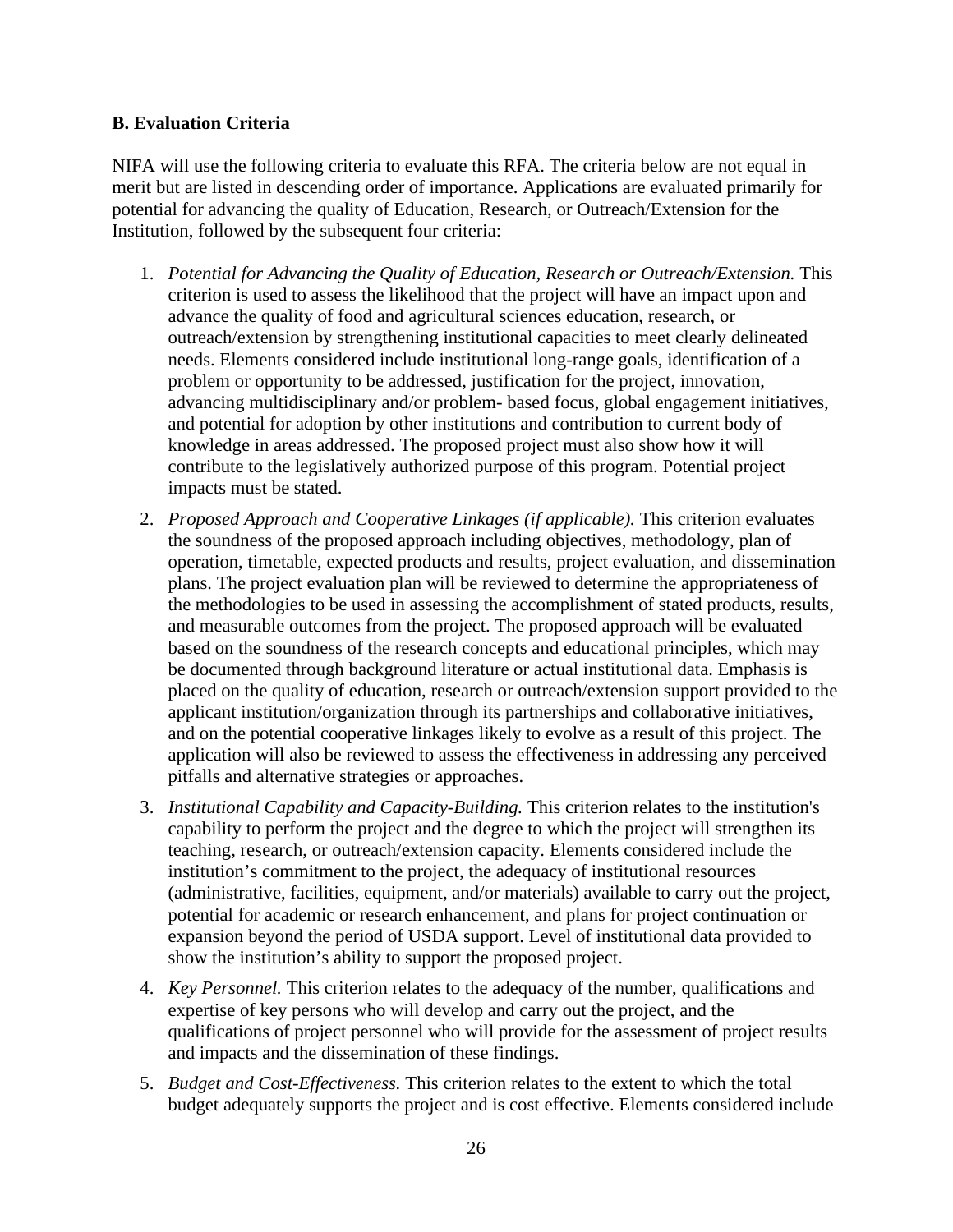the necessity and reasonableness of costs to carry out project activities and achieve project objectives; the appropriateness of budget allocations between the applicant and any collaborating institution(s); the adequacy of time committed to the project by key project personnel; and the degree to which the project maximizes the use of limited resources, optimizes value for the dollar, achieves economies of scale, leverages additional funds, and focuses expertise and activity on high-priority education, research or outreach/extension.

#### <span id="page-26-0"></span>**C. Organizational Management Information**

Applicants must submit specific management information relating to an applicant prior to an award and update the information as needed. Applicants may only have to update their information if they had previously provided the information under this or another NIFA program. NIFA provides the requisite forms during the pre-award process. Although an applicant may be eligible for award under this program, there are factors that may exclude an applicant from receiving federal financial and nonfinancial assistance and benefits under this program (e.g., debarment or suspension of an individual, or a determination that an applicant is not responsible).

#### <span id="page-26-1"></span>**D. Application Disposition**

<span id="page-26-2"></span>Applicants may withdraw at any time before NIFA makes a final funding decision. NIFA will retain all applications, including withdrawn applications and unfunded applications.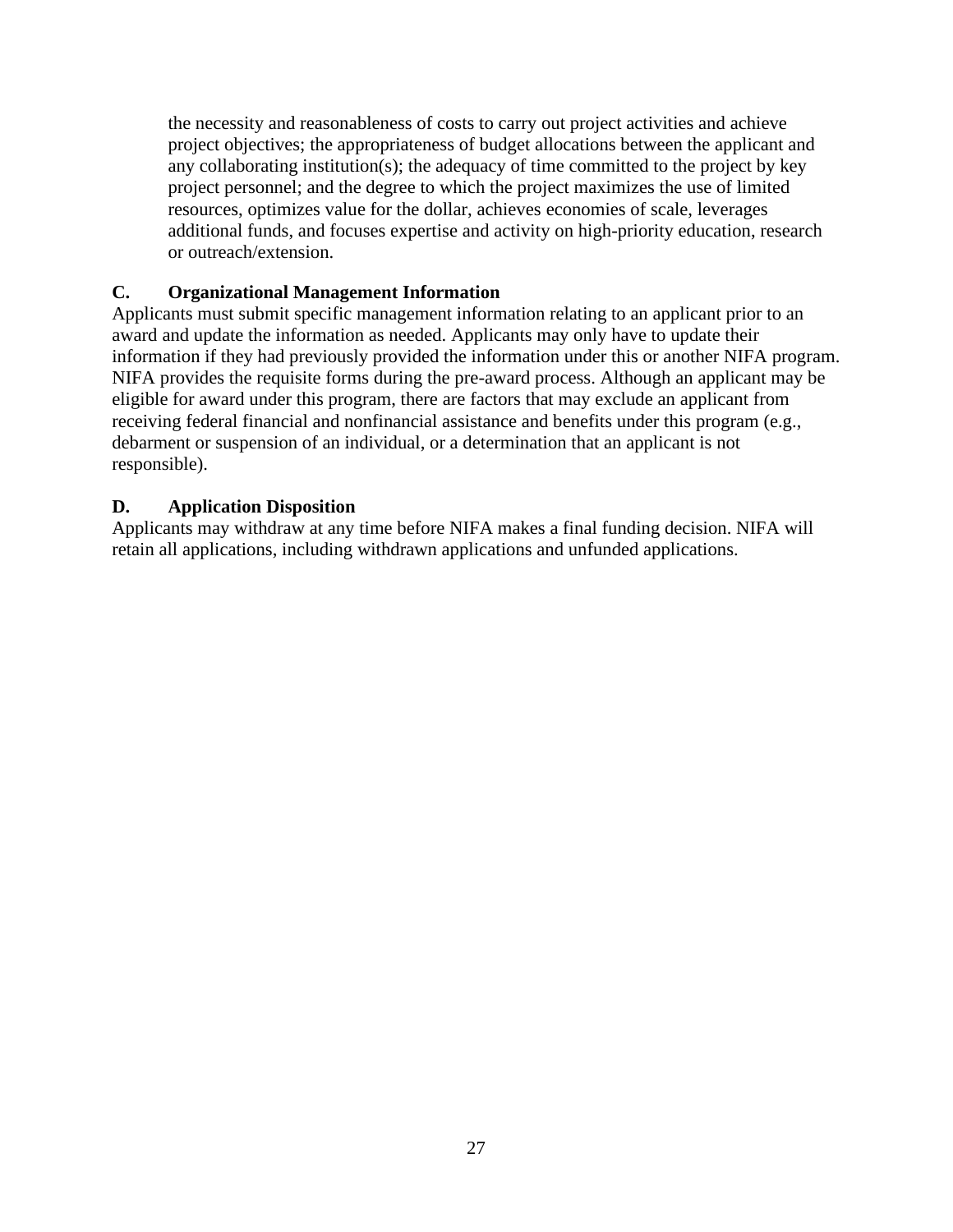# <span id="page-27-0"></span>**PART VI. AWARD ADMINISTRATION**

# <span id="page-27-1"></span>**A. General**

Within the limit of funds authorized, the NIFA awarding official will make grants to responsible and eligible applicants whose applications are judged most meritorious under the procedures set forth in this RFA. The date specified by the NIFA awarding official as the effective date of the grant must be no later than September 30 of the federal fiscal year in which the project is approved for support and funds are appropriated for such purpose, unless otherwise permitted by law. The project need not be initiated on the grant effective date, but as soon thereafter as practical so that project goals may be attained within the funded project period. All funds granted by NIFA under this RFA may be used only for the purpose for which they are granted in accordance with the approved application and budget, regulations, terms and conditions of the award, applicable federal cost principles, USDA assistance regulations, and [NIFA General](https://www.ecfr.gov/cgi-bin/text-idx?SID=6a5f73845211f2df567e549577b9a2c3&mc=true&node=pt7.15.3430&rgn=div5)  Awards Administration Provisions, [7 CFR Part 3430, subparts A through E.](https://www.ecfr.gov/cgi-bin/text-idx?SID=6a5f73845211f2df567e549577b9a2c3&mc=true&node=pt7.15.3430&rgn=div5)

*Award Notice*. The award document will provide pertinent instructions and information as described in [2 CFR 200.211](https://www.ecfr.gov/cgi-bin/text-idx?SID=4f6f35802cd758f4e409d113ac9eca54&mc=true&node=pt2.1.200&rgn=div5#se2.1.200_1211) (see [NIFA's Terms and Conditions\)](https://nifa.usda.gov/terms-and-conditions).

# <span id="page-27-2"></span>**B. Administrative and National Policy Requirements**

Several federal statutes and regulations apply to grant applications and the projects outlined in this RFA (some are listed here: [Federal Regulations\)](https://nifa.usda.gov/federal-regulations). Unless specifically noted by statue or award-specific requirements, [NIFA Policy Guide](https://nifa.usda.gov/policy-guide) applies to all NIFA awards.

# <span id="page-27-3"></span>**C. Expected Program Outputs and Reporting Requirements**

The output and reporting requirements are included in the award terms and conditions. (see [terms](https://nifa.usda.gov/terms-and-conditions)  [and conditions](https://nifa.usda.gov/terms-and-conditions) for information about NIFA award terms). If there are any program or awardspecific award terms, they will be identified in the award.

**Project Directors Meeting:** If organized by the program, the Project Director (PD) will be required to attend one PD meeting during the performance period of the award. Reasonable travel expenses must be included as part of the project budget.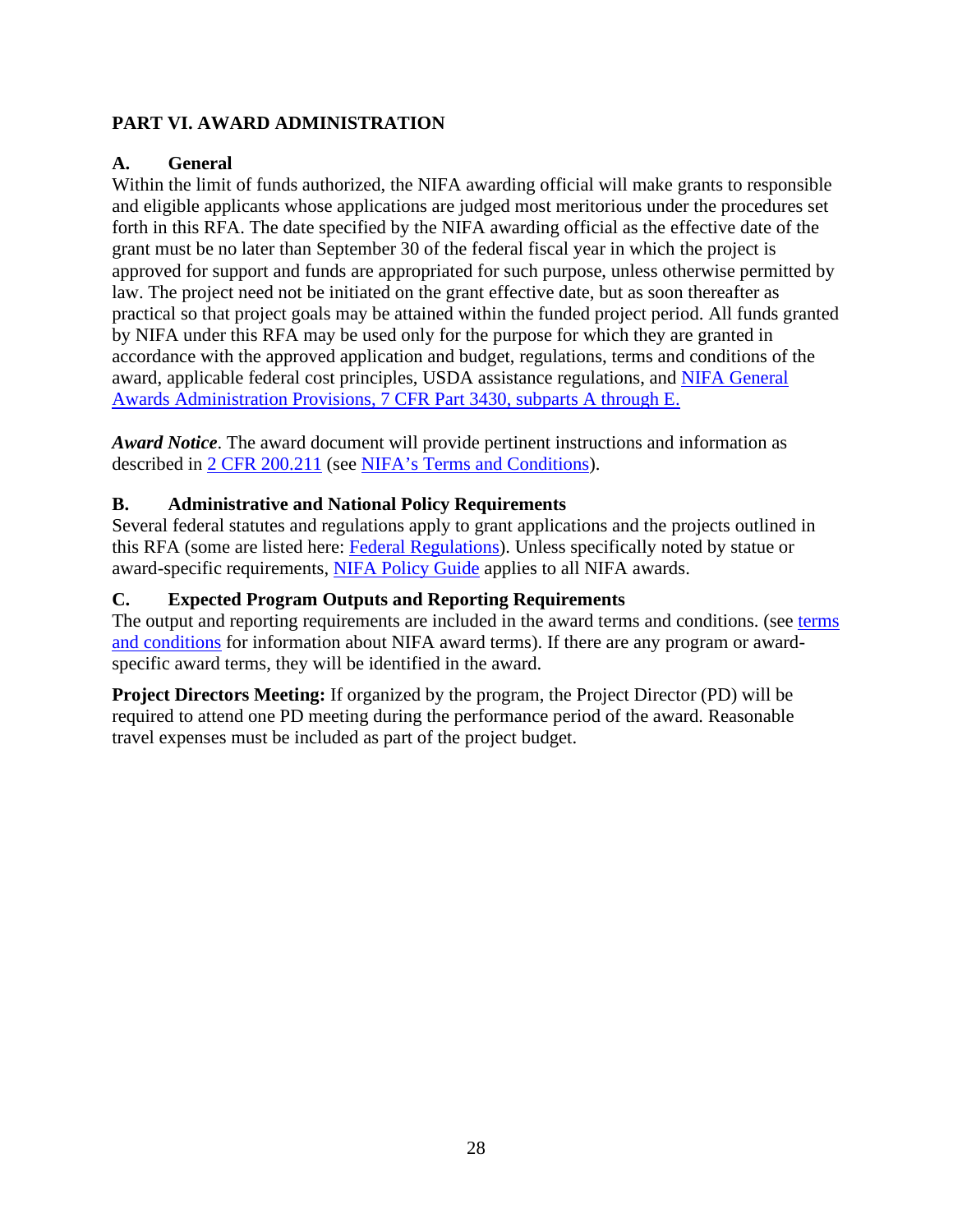# <span id="page-28-0"></span>**PART VII. OTHER INFORMATION**

# <span id="page-28-1"></span>**A. Use of Funds and Changes in Budget**

*Delegation of fiscal responsibility.* Unless the terms and conditions of the award state otherwise, awardees may not in whole or in part delegate or transfer to another person, institution, or organization the responsibility for use or expenditure of award funds.

*Changes in Budget or Project Plans.* In accordance with  $2$  CFR 200.308, awardees must request prior approval from NIFA for the following program or budget-related reasons (the awardee is subject to the terms and conditions identified in the award):

- 1. Change in the scope or the objective of the project or program without prior written approval (even if there is no associated budget revision requiring).
- 2. Change in a key person specified in the application or the federal award.
- 3. Disengagement from the project for more than three months, or a 25 percent reduction in time devoted to the project.
- 4. Inclusion of costs that require prior approval in accordance with [2 CFR 200 Subpart E](https://www.ecfr.gov/cgi-bin/text-idx?SID=bd66ff4e902bff904d78893d84705e00&mc=true&node=pt2.1.200&rgn=div5#sp2.1.200.e) [\(Cost Principles\),](https://www.ecfr.gov/cgi-bin/text-idx?SID=bd66ff4e902bff904d78893d84705e00&mc=true&node=pt2.1.200&rgn=div5#sp2.1.200.e) or [45 CFR Part 75 Appendix IX,](https://www.ecfr.gov/cgi-bin/text-idx?SID=9e8164ca228f76a0c29d30a031f56aab&mc=true&node=pt45.1.75&rgn=div5#ap45.1.75_1521.ix) [\(Principles for Determining Costs](https://www.ecfr.gov/cgi-bin/text-idx?SID=9e8164ca228f76a0c29d30a031f56aab&mc=true&node=pt45.1.75&rgn=div5#ap45.1.75_1521.ix)  Applicable to [Research and Development under Awards and Contracts with Hospitals\)](https://www.ecfr.gov/cgi-bin/text-idx?SID=9e8164ca228f76a0c29d30a031f56aab&mc=true&node=pt45.1.75&rgn=div5#ap45.1.75_1521.ix), or [48 CFR,](https://www.ecfr.gov/cgi-bin/text-idx?SID=6e0fe39b9c2e26d2a6af850484d64b4f&mc=true&tpl=/ecfrbrowse/Title48/48tab_02.tpl) unless waived by the federal awarding agency,
- 5. [48 CFR Part 31, Contract Cost Principles and Procedures;](https://www.ecfr.gov/cgi-bin/text-idx?SID=6e0fe39b9c2e26d2a6af850484d64b4f&mc=true&node=pt48.1.31&rgn=div5)
- 6. Transfer of funds budgeted for participant support costs to other categories of expense [\(2](https://www.ecfr.gov/cgi-bin/text-idx?SID=b1f2dba27e069ff0d121adc54da77923&mc=true&node=pt2.1.200&rgn=div5#se2.1.200_1456)  [CFR 200.456 Participant support costs\)](https://www.ecfr.gov/cgi-bin/text-idx?SID=b1f2dba27e069ff0d121adc54da77923&mc=true&node=pt2.1.200&rgn=div5#se2.1.200_1456);
- 7. Sub-awarding, transferring or contracting out of any work under a federal award, including fixed amount sub-awards (see [2 CFR 200.333, Fixed Amount Sub-awards\)](https://www.ecfr.gov/cgi-bin/text-idx?SID=b1f2dba27e069ff0d121adc54da77923&mc=true&node=pt2.1.200&rgn=div5#se2.1.200_1333), unless described in the application and funded in the approved federal awards. This provision does not apply to the acquisition of supplies, material, equipment, or general support services.
- 8. Changes in the approved cost-sharing or matching provided by the non-federal entity; and
- 9. The need for additional federal funds to complete the project.

# <span id="page-28-2"></span>**B. Confidential Aspects of Applications and Awards**

When an application results in an award, it becomes a part of NIFA transaction records, which are available to the public. Information that the Secretary of Agriculture determines to be confidential, privileged, or proprietary in nature will be held in confidence to the extent permitted by law. Therefore, applicants should clearly mark any information within the application they wish to have considered as confidential, privileged, or proprietary. NIFA will retain a copy of an application that does not result in an award for three years. Such an application will be released only with the consent of the applicant or to the extent required by law. An applicant may withdraw at any time prior to the final action thereon.

# <span id="page-28-3"></span>**C. Regulatory Information**

This program is not subject to the provisions of [Executive Order 12372,](https://www.fws.gov/policy/library/rgeo12372.pdf) which requires intergovernmental consultation with state and local officials. Under the provisions of the [Paperwork Reduction Act of 1995](https://www.reginfo.gov/public/reginfo/pra.pdf) [\(44 U.S.C. Chapter 35\)](http://uscode.house.gov/view.xhtml?path=/prelim@title44/chapter35&edition=prelim), the collection of information requirements contained in this notice have been approved under [OMB Document No. 0524-](https://www.federalregister.gov/documents/2018/10/29/2018-23552/submission-for-omb-review-comment-request) [0039.](https://www.federalregister.gov/documents/2018/10/29/2018-23552/submission-for-omb-review-comment-request)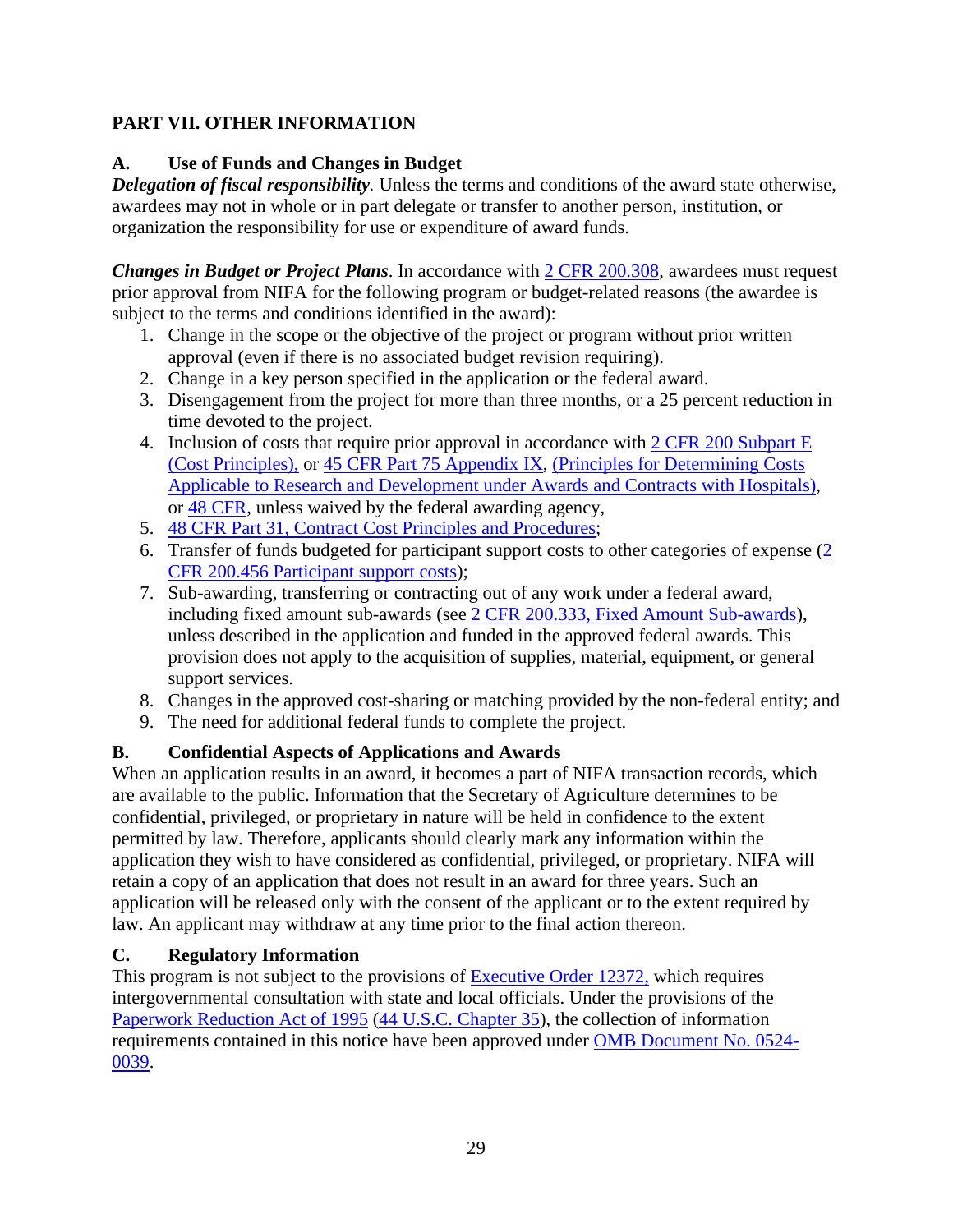#### **APPENDIX I: AGENCY CONTACTS**

#### **Program Contacts**

<span id="page-29-0"></span>

| <b>Name</b>            | Email                    | <b>Telephone</b> |
|------------------------|--------------------------|------------------|
| <b>Peter Motavalli</b> | Peter.Motavalli@usda.gov | $(816)$ 708-8744 |
| <b>Donna Hiatt</b>     | Donna.Hiatt@usda.gov     | $(816)$ 702-9678 |

#### **Administrative Contact**

| <b>Name</b>                                       | Email                                 | <b>Telephone</b> |
|---------------------------------------------------|---------------------------------------|------------------|
| <b>Awards Management</b><br><b>Division (AMD)</b> | SM.AMDAdministrativeContacts@usda.gov | N/A              |

For administrative questions related to;

- Grants.gov, see Part IV of this RFA
- Other RFA or application questions, please email [grantapplicationquestions@usda.gov](mailto:grantapplicationquestions@usda.gov)
- Awards under this RFA, please email [awards@usda.gov](mailto:awards@usda.gov)

#### **U.S. Postal Mailing Address:**

National Institute of Food and Agriculture U.S. Department of Agriculture P.O. Box 419205, MS 10000 Kansas City, MO 64141-6205

#### **Courier/Package Delivery Address:**

National Institute of Food and Agriculture United States Department of Agriculture 2312 East Bannister Road, MS 10000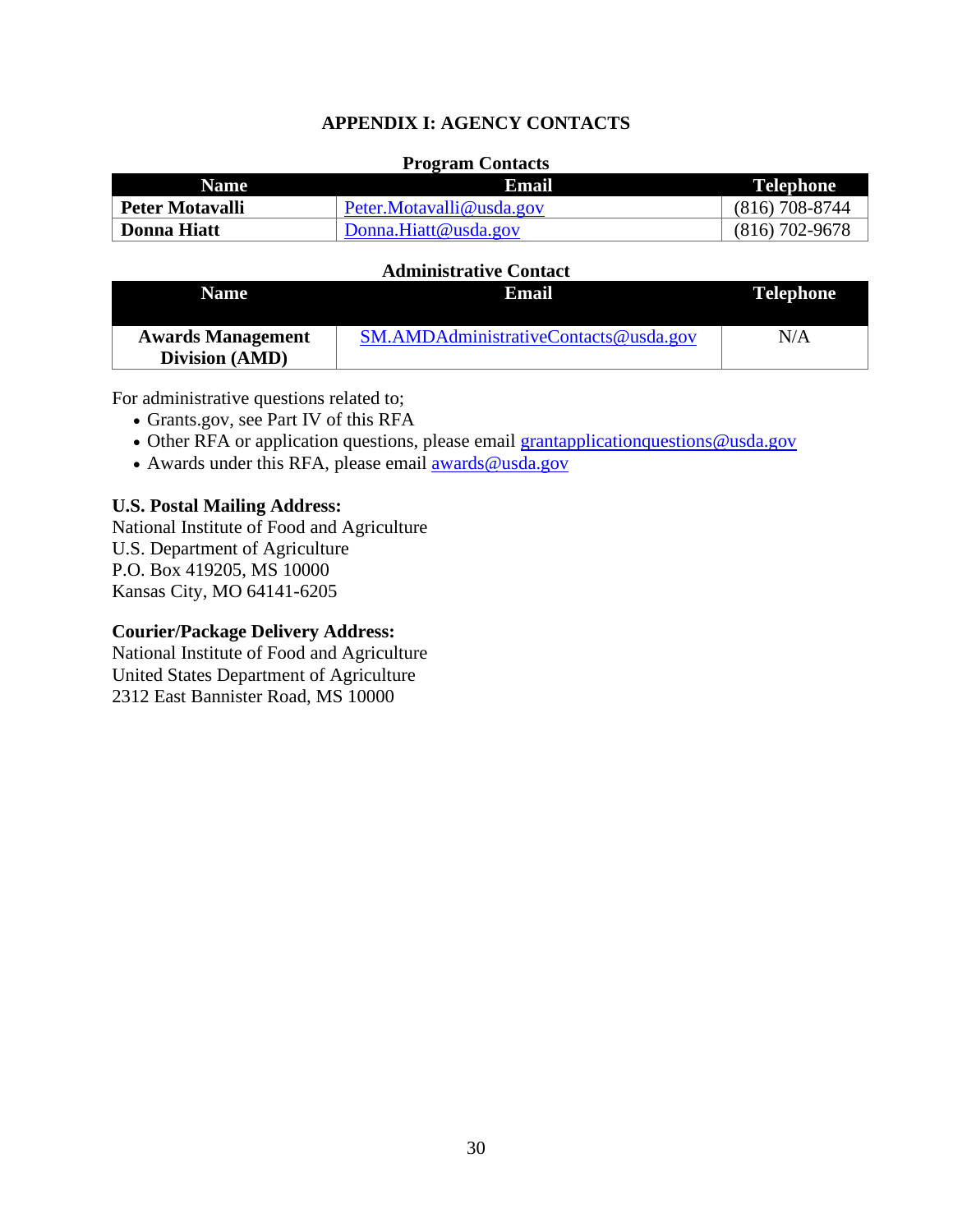<span id="page-30-0"></span>

| <b>Name</b>                                                               | <b>Acronyms</b> |
|---------------------------------------------------------------------------|-----------------|
| <b>Authorized Organizational Representative</b>                           | <b>AOR</b>      |
| <b>Authorized Representative</b>                                          | <b>AR</b>       |
| <b>Agricultural Research, Extension, and Education Reform Act of 1998</b> | <b>AREERA</b>   |
| <b>Catalog of Federal Domestic Assistance</b>                             | <b>CFDA</b>     |
| <b>Data Management Plan</b>                                               | <b>DMP</b>      |
| <b>Digital Object Identifier</b>                                          | DOI             |
| <b>Hispanic Serving Agricultural Colleges and Universities</b>            | <b>HSACU</b>    |
| <b>Large-Comprehensive Initiative</b>                                     | <b>LCI</b>      |
| National Agricultural Research, Extension, and Teaching Policy Act of     | <b>NARETPA</b>  |
| 1977                                                                      |                 |
| <b>National Institute of Food and Agriculture</b>                         | <b>NIFA</b>     |
| <b>Project Director</b>                                                   | <b>PD</b>       |
| <b>Principal Investigator</b>                                             | PI              |
| <b>Request for Application</b>                                            | <b>RFA</b>      |
| <b>Research, Education, and Economics</b>                                 | <b>REE</b>      |
| Science, Technology, Engineering, and Math                                | <b>STEM</b>     |
| <b>United States Department of Agriculture</b>                            | <b>USDA</b>     |

# **APPENDIX II: GLOSSARY OF TERMS**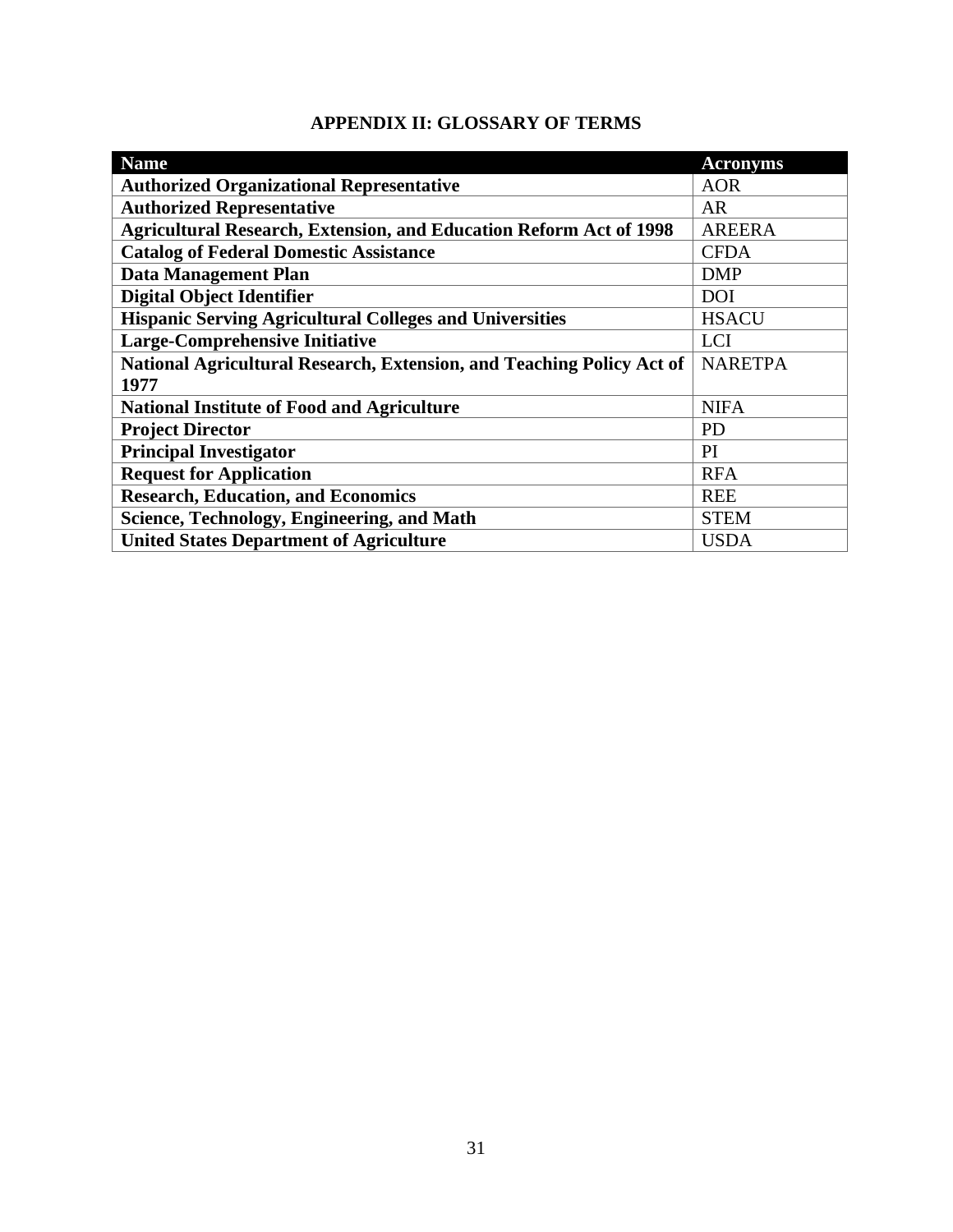# **APPENDIX III: DEFINITIONS**

<span id="page-31-0"></span>Refer to 7 CFR 3430 Competitive and Noncompetitive Non-formula Federal Assistance Programs – [General Award Administrative Provisions](https://www.ecfr.gov/cgi-bin/text-idx?c=ecfr&SID=2a6f6bfbef4c918616eebe5353d0793c&rgn=div5&view=text&node=7:15.1.12.2.13&idno=7#7:15.1.12.2.13.1.17.2) for additional definitions.

| <b>Terms</b>                | <b>Definitions</b>                                                                |
|-----------------------------|-----------------------------------------------------------------------------------|
| <b>Building and</b>         | Are synonymous terms, each meaning a physical structure consisting of             |
| <b>Facility</b>             | foundation and substructure, superstructure, interior construction, and           |
|                             | necessary mechanical, electrical, safety, and specialized systems to make         |
|                             | the structure functional.                                                         |
| <b>Capacity Building</b>    | Enhancing and strengthening the quality and depth of an institution's             |
|                             | research and academic programs as evidenced by its: faculty expertise,            |
|                             | scientific and technical resources, research environment, curriculum,             |
|                             | student experiential learning opportunities, scientific instrumentation,          |
|                             | library resources, academic standing and racial, ethnic, or gender diversity      |
|                             | of its faculty and student body, faculty and student recruitment and              |
|                             | retention programs, and organizational structures and reward systems for          |
|                             | attracting and retaining first-rate research and teaching faculty or students.    |
| <b>Eligible Institution</b> | A NLGCA institution (non-land-grant college of agriculture), as defined in        |
|                             | this Section below.                                                               |
| Eligible                    | (2) Awards to individuals. Unless otherwise specified, only United States         |
| Participant                 | citizens, non-citizen nationals of the United States, and lawful permanent        |
|                             | residents of the United States are eligible to apply for and receive NIFA         |
|                             | awards. 7 CFR 3430.16.                                                            |
| <b>Fixed Equipment</b>      | Any piece of property which, when installed in a facility for continuing use      |
|                             | in connection with the facility, is considered a permanent part of the            |
|                             | facility and cannot be reasonably removed without affecting the structural        |
|                             | integrity of the facility, including its utility or ventilation systems. To be    |
|                             | considered as fixed equipment, the item must be capitalized in the grantee's      |
|                             | records as part of the facility to which it is attached. Further, if the facility |
|                             | were to be sold or otherwise disposed of, such equipment would be sold or         |
|                             | otherwise disposed of as part of the facility. Examples include, but are not      |
|                             | limited to, elevators, boilers, and furnaces; plumbing, electrical, heating-      |
|                             | ventilating-air conditioning (HVAC), and refrigeration systems; and               |
|                             | specialized items such as cage washers, laboratory casework, some growth          |
|                             | chambers, and certain other large, specialized equipment meeting this             |
|                             | definition.                                                                       |
| <b>Joint Grant</b>          | An application for a project: (1) which will involve the applicant institution    |
|                             | working in cooperation with one or more other entities not legally                |
|                             | affiliated with the applicant institution, including other schools, colleges,     |
|                             | universities, community colleges, junior colleges, units of State                 |
|                             | government, private sector organizations, or a consortium of institutions;        |
|                             | and (2) where the applicant institution and each cooperating entity will          |
|                             | assume a significant role in the conduct of the proposed project. To              |
|                             | demonstrate a substantial involvement with the project, the applicant             |
|                             | institution/organization submitting a joint project proposal must retain at       |